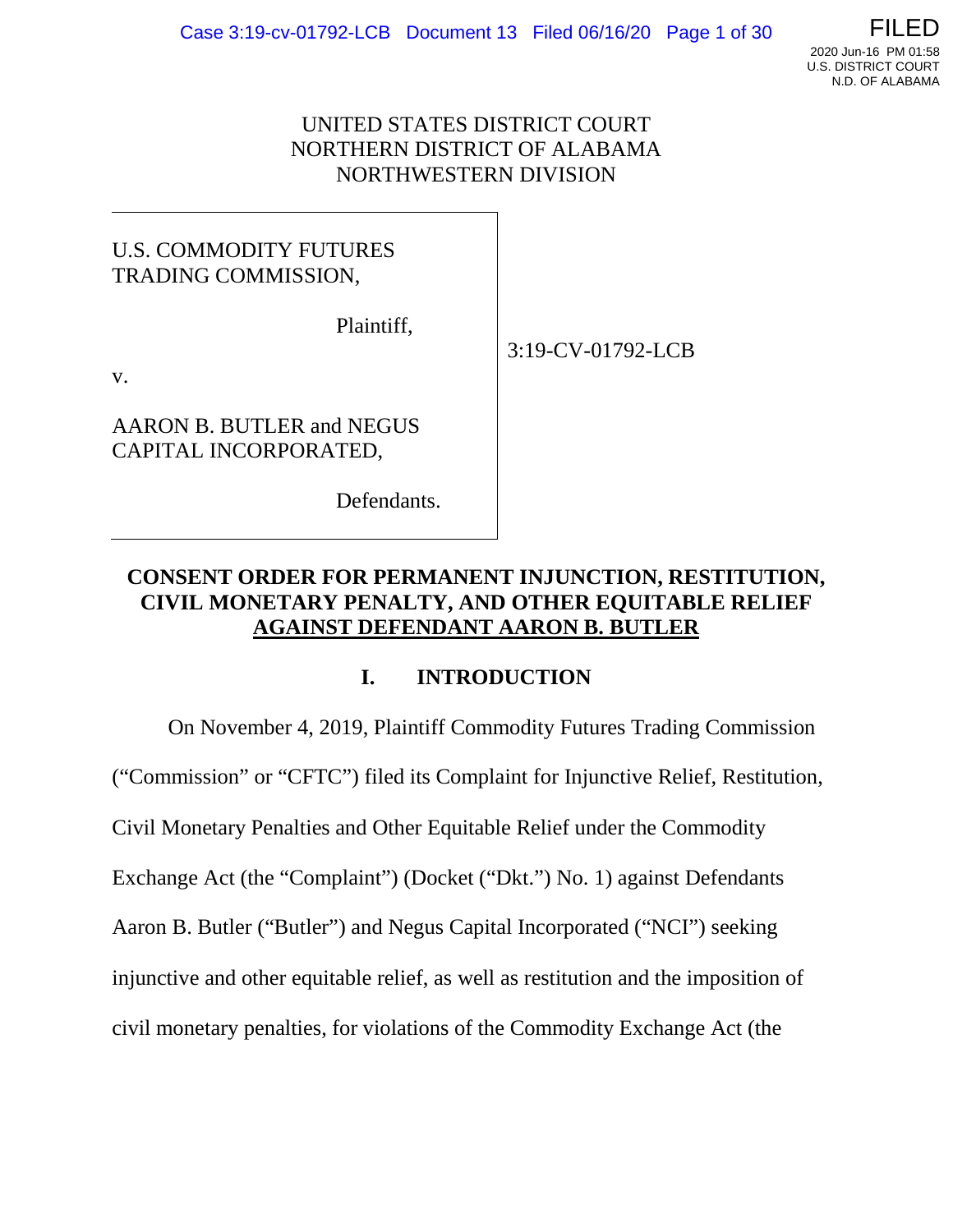"Act"), 7 U.S.C. §§ 1-26 (2018), and the Commission's Regulations ("Regulation"), 17 C.F.R. §§ 1-190 (2019).

# **II. CONSENTS AND AGREEMENTS**

To effect settlement of all charges alleged in the Complaint against Butler without a trial on the merits or any further judicial proceedings, Butler:

1. Consents to the entry of this Consent Order for Permanent Injunction, Restitution, Civil Monetary Penalty and Other Equitable Relief Against Defendant Aaron B. Butler ("Consent Order");

2. Affirms that he has read and agreed to this Consent Order voluntarily, and that no promise, other than as specifically contained herein, or threat, has been made by the Commission or any member, officer, agent, or representative thereof, or by any other person, to induce consent to this Consent Order;

3. Acknowledges service of the Summons and Complaint in this action;

4. Admits the jurisdiction of this Court over him and the subject matter of this action pursuant to Section 6c of the Act, 7 U.S.C. § 13a-1 (2018); and pursuant to 28 U.S.C. §§ 1331 and 1345 (2018);

5. Admits the jurisdiction of the Commission over the conduct and transactions at issue in this action pursuant to the Act, 7 U.S.C. §§ 1-26 (2018);

6. Admits that venue properly lies with this Court pursuant to Section 6c(e) of the Act, 7 U.S.C. § 13a-1(e) (2018);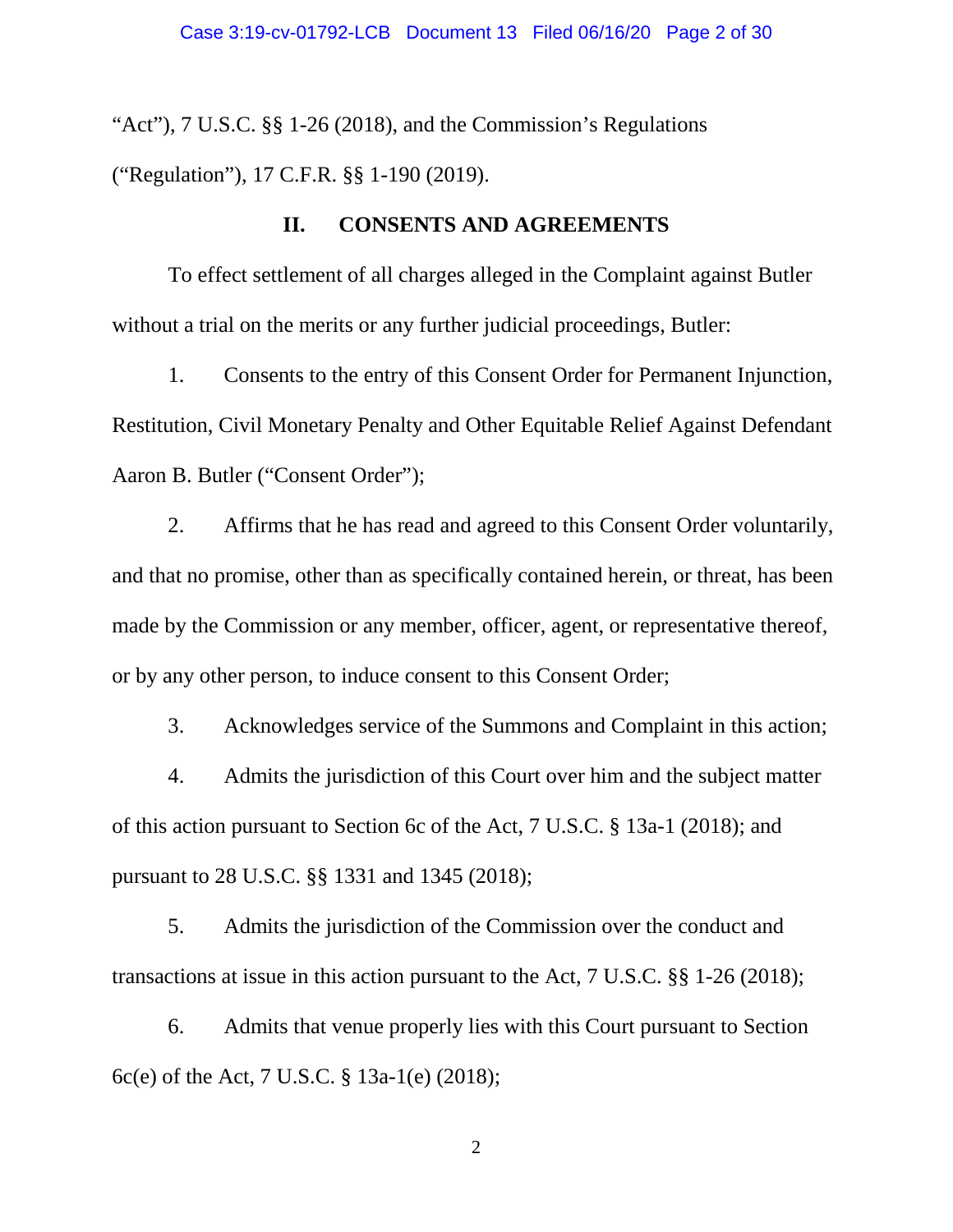### 7. Waives:

a. Any and all claims that he may possess under the Equal Access to Justice Act, 5 U.S.C. § 504 (2018) and 28 U.S.C. § 2412 (2018), and/or the rules promulgated by the Commission in conformity therewith, Part 148 of the Regulations, 17 C.F.R. pt. 148 (2019), relating to, or arising from, this action;

b. Any and all claims that he may possess under the Small Business Regulatory Enforcement Fairness Act of 1996, Pub. L. No. 104-121, tit. II, §§ 201-253, 110 Stat. 847, 857-74 (1996), (codified as amended at 28 U.S.C. § 2412 and in scattered sections of 5 U.S.C. and 15 U.S.C.), relating to, or arising from, this action;

c. Any claim of Double Jeopardy based upon the institution of this action or the entry in this action of any order imposing a civil monetary penalty or any other relief, including this Consent Order; and

d. Any and all rights of appeal from this action;

8. Consents to the continued jurisdiction of this Court over him for the purpose of implementing and enforcing the terms and conditions of this Consent Order and for any other purpose relevant to this action, even if Butler now or in the future resides outside the jurisdiction of this Court;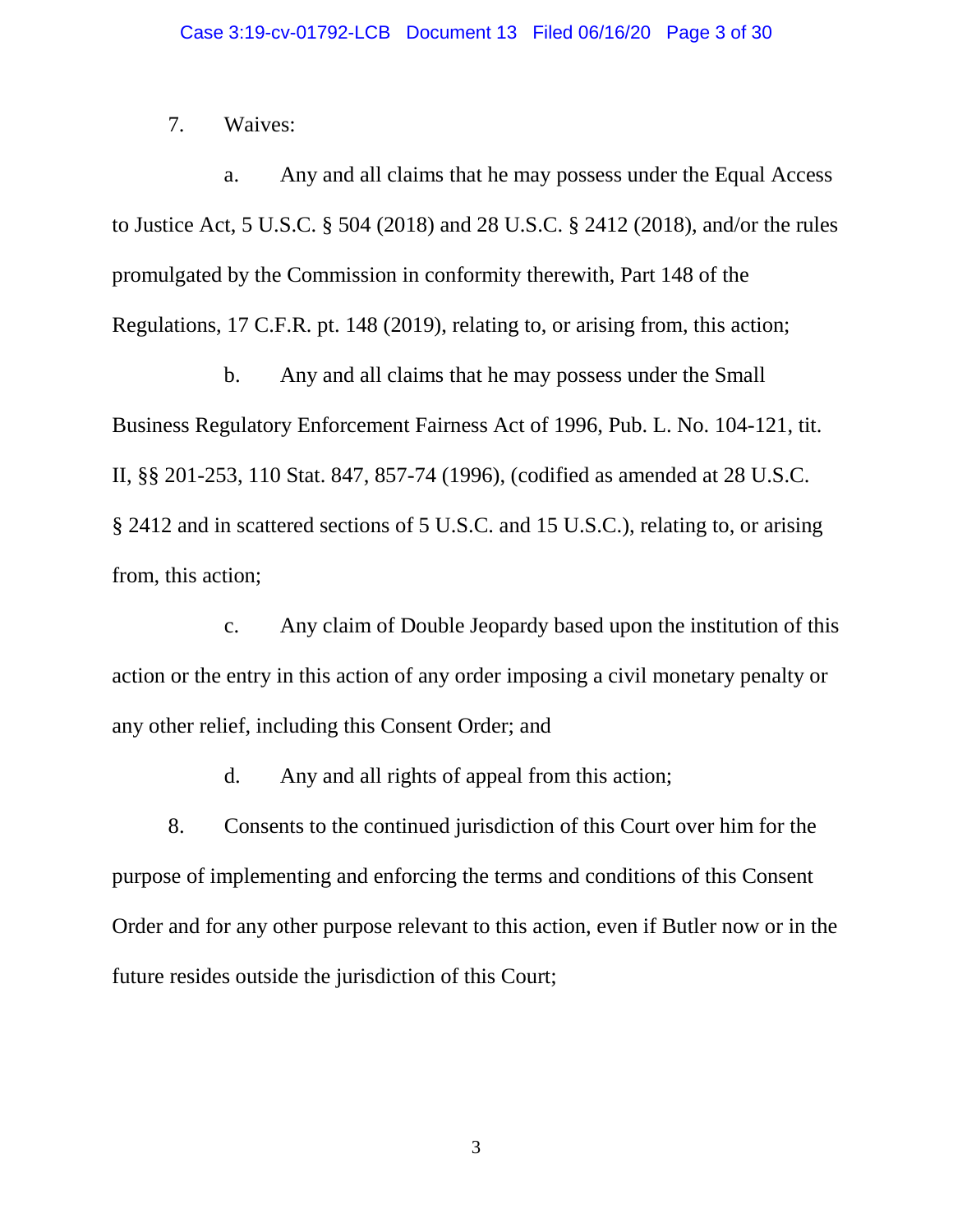#### Case 3:19-cv-01792-LCB Document 13 Filed 06/16/20 Page 4 of 30

9. Agrees that he will not oppose enforcement of this Consent Order on the ground, if any exists, that it fails to comply with Rule 65(d) of the Federal Rules of Civil Procedure and hereby waives any objection based thereon;

10. Agrees that neither he nor any of his agents or employees under his authority or control shall take any action or make any public statement denying, directly or indirectly, any allegation in the Complaint or the Findings of Fact or Conclusions of Law in this Consent Order, or creating or tending to create the impression that the Complaint and/or this Consent Order is without a factual basis; provided, however, that nothing in this provision shall affect his: (a) testimonial obligations, or (b) right to take legal positions in other proceedings to which the Commission is not a party;

11. Agrees that he shall comply with this agreement and shall undertake all steps necessary to ensure that all of his agents and/or employees under his authority or control understand and comply with this agreement;

12. Consents to the entry of this Consent Order without admitting or denying the allegations of the Complaint or any findings or conclusions in this Consent Order, except as to jurisdiction and venue, which he admits;

13. Consents to the use of the findings and conclusions in this Consent Order in this proceeding and in any other proceeding brought by the Commission or to which the Commission is a party or claimant, and agrees that they shall be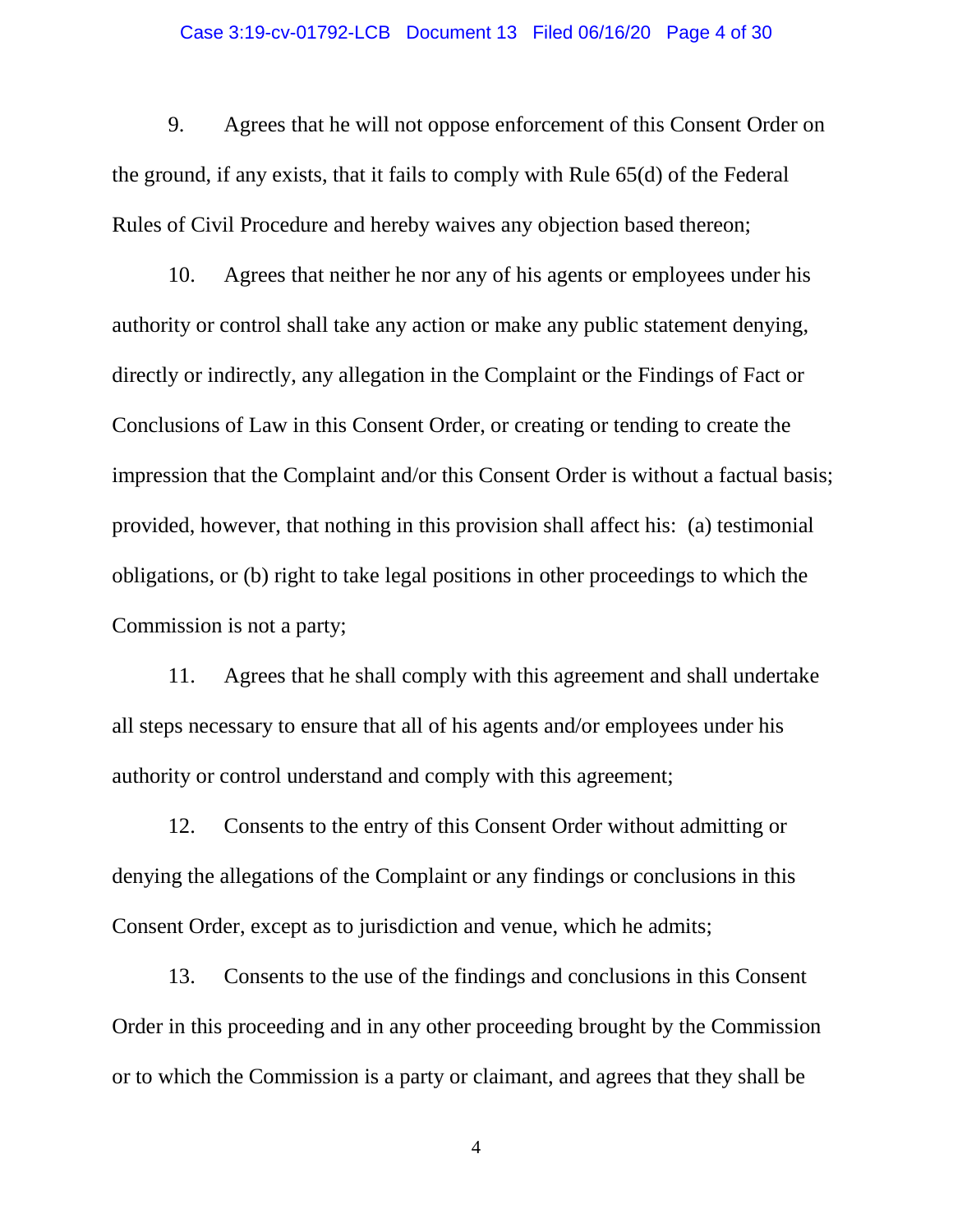#### Case 3:19-cv-01792-LCB Document 13 Filed 06/16/20 Page 5 of 30

taken as true and correct and be given preclusive effect therein, without further proof;

14. Does not consent, however, to the use of this Consent Order, or the findings and conclusions herein, as the sole basis for any other proceeding brought by the Commission or to which the Commission is a party, other than: a proceeding in bankruptcy or receivership, or a proceeding to enforce the terms of this Consent Order;

15. Agrees to provide immediate notice to this Court and the Commission by certified mail, in the manner required by paragraph 78 of Part IV of this Consent Order, of any bankruptcy proceeding filed by, on behalf of, or against him, whether inside or outside the United States; and

16. Agrees that no provision of this Consent Order shall in any way limit or impair the ability of any other person or entity to seek any legal or equitable remedy against him in any other proceeding.

### **III. FINDINGS AND CONCLUSIONS**

This Court, being fully advised in the premises, finds that there is good cause for the entry of this Consent Order and that there is no just reason for delay. The Court, therefore, directs the entry of the following Findings of Fact, Conclusions of Law, and equitable relief and, pursuant to Section 6c of the Act, 7 U.S.C. § 13a-1 (2018), orders the entry of a permanent injunction, restitution,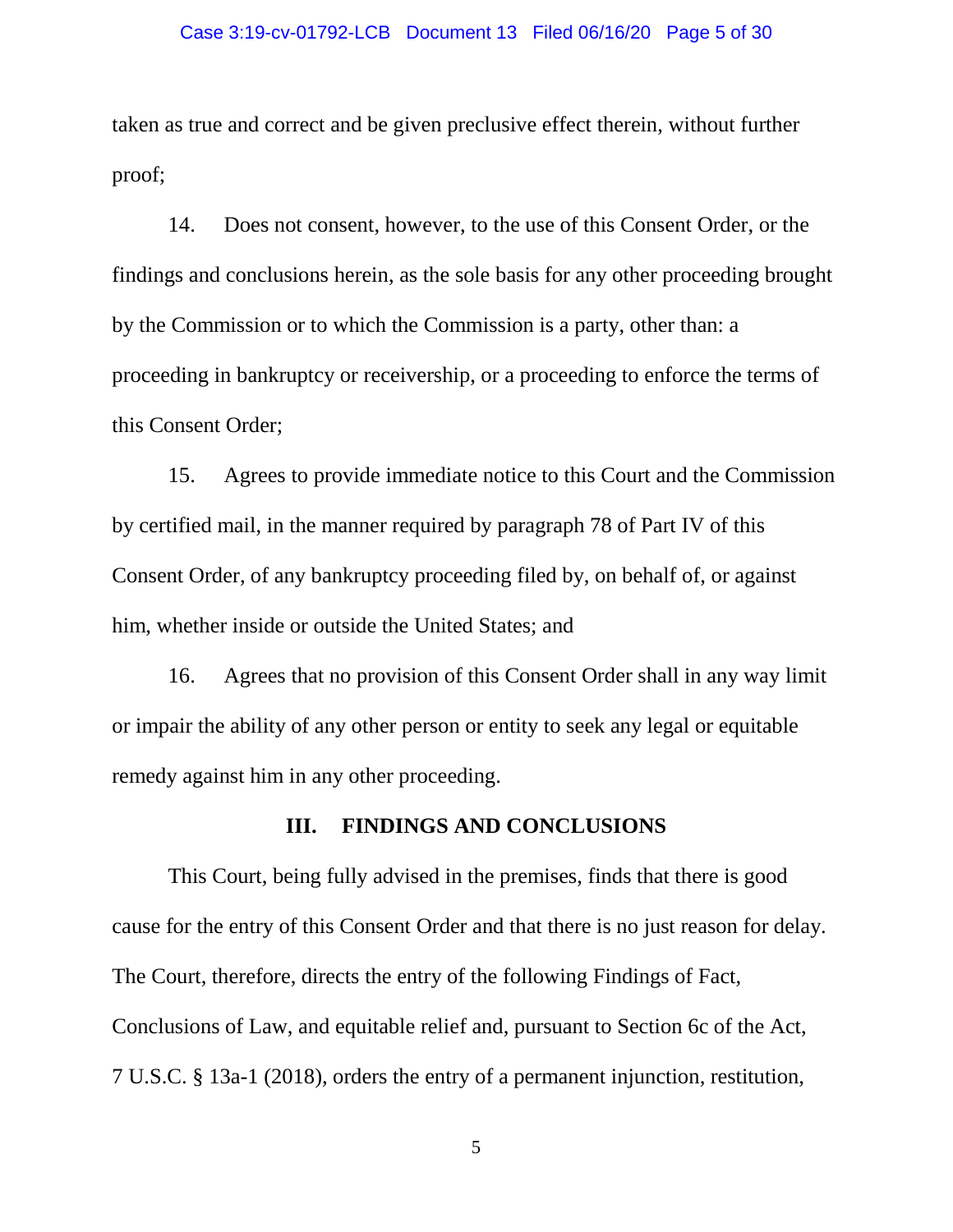and civil monetary penalty. The findings and conclusions in this Consent Order are not binding on any other party to this action.

# **THE PARTIES AGREE AND THE COURT HEREBY FINDS:**

### **A. FINDINGS OF FACT**

### **1. The Parties To This Consent Order**

17. Plaintiff **Commodity Futures Trading Commission** is an independent federal regulatory agency charged by Congress with the administration and enforcement of the Act, 7 U.S.C. §§ 1-26 (2018), and the Regulations promulgated thereunder, 17 C.F.R. §§ 1-190 (2019).

18. Defendant **Aaron B. Butler** is an individual who, from at least March 16, 2017 through February 21, 2018 (the "Relevant Period"), resided in Muscle Shoals, Alabama. During the Relevant Period, Butler was the sole founder, principal director and officer of NCI, an Alabama corporation that Butler formed on or about June 24, 2016 with the same principal address as Butler in Muscle Shoals, Alabama. During the Relevant Period, Butler controlled all aspects of NCI including the day-to-day operations, marketing and trading decisions, and, at all times during the Relevant Period, Butler acted as the sole agent for NCI. In particular, during the Relevant Period, Butler, in his individual capacity as well as on behalf of NCI, solicited members of the public to participate in one of two schemes concerning trading commodity interests in binary options, primarily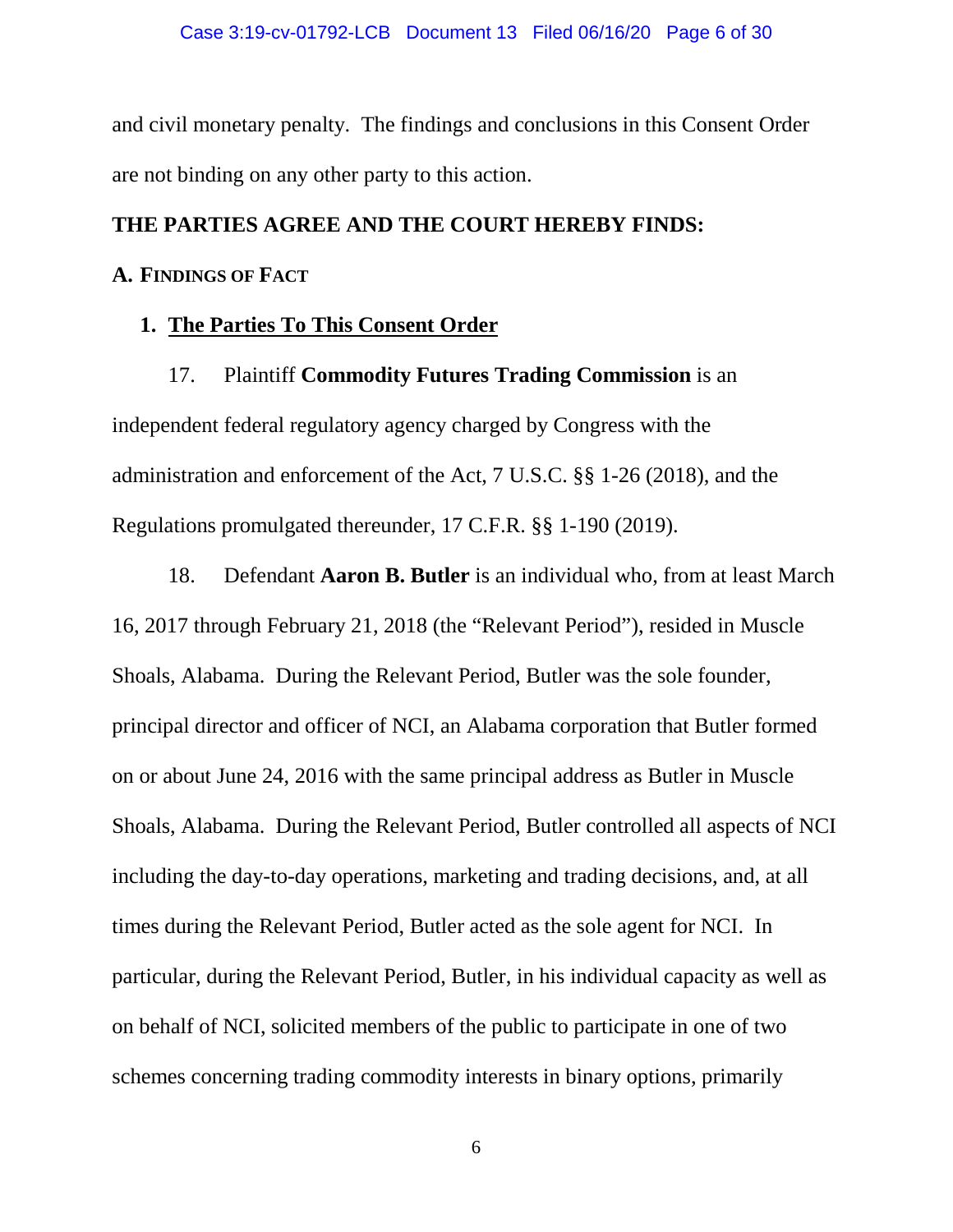involving foreign exchange traded currencies ("forex"), on the North American Derivatives Exchange ("Nadex"). Therefore, Butler held and exercised direct and indirect control over NCI. Butler and NCI have never been registered with the Commission in any capacity.

# **2. Butler's Pooled And Managed Accounts Schemes**

19. During the Relevant Period, Butler, in his individual capacity as well as on behalf of NCI, solicited \$305,000 from more than 70 members of public to participate in one of two schemes concerning trading binary options on Nadex, a U.S.–based, retail–focused, online binary options exchange.

20. In the first scheme, Butler misrepresented that for customer deposits of between \$500 and \$5,000, Butler, in his individual capacity and on behalf of NCI, would pool that customer's funds with other customer funds in a single trading account at Nadex (the "Pooled Scheme"). Butler, acting as the trader for the commodity pool operator ("CPO"), NCI, would use those funds to trade binary options for the benefit of the pool and its participants.

21. In the second scheme, Butler misrepresented that for each customer deposit of \$5,000 or more, Butler, in his individual capacity and on behalf of NCI, would put the customer's funds in separate customer trading accounts at Nadex (the "Managed Accounts Scheme"). Butler, as a commodity trading advisor ("CTA"), would manage and trade binary options for each customer account.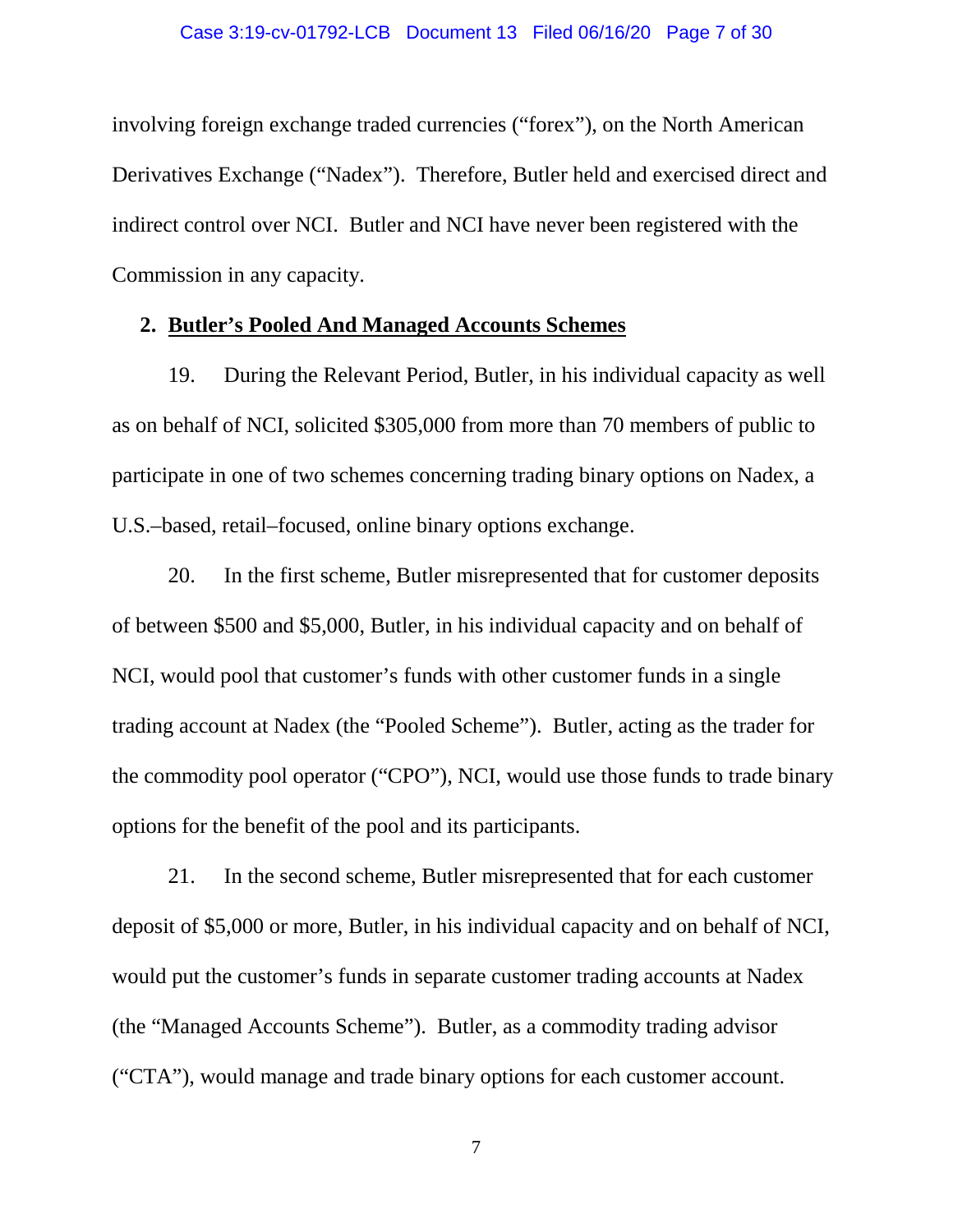Further, Butler told customers that he would take a percentage of the profits as compensation for managing and trading their funds.

22. Rather than trade customer funds as promised, Butler misappropriated all customer funds for his personal benefit, and then mislead customers in order to conceal his misappropriation.

# **3. Butler's Material Acts, Misrepresentations And Omissions To Solicit Customers And Perpetuate The Two Schemes**

23. In furtherance of the fraudulent schemes and during the Relevant Period, Butler made material misrepresentations and omissions and created fabricated financial statements in order to solicit customers, perpetuate the two schemes, and hide his misappropriation.

# *i. Butler's Material Misrepresentations In Contract Guaranteeing To Return Principal If No Profit Earned*

24. First, Butler, in his individual capacity and on behalf of NCI, provided contracts to prospective customers. Depending on if the customer executed a six month or twelve month contract, Butler, among other things, guaranteed to return the customers' initial deposit of funds if no profit was earned from trading at the end of the first six months or twelve months after execution of the contract.

25. For example, the six month contract which was entitled "Negus Capital," stated that Butler, on behalf of NCI, was "required to present the [customer a] six-month trading [update]" on the profitability of their investment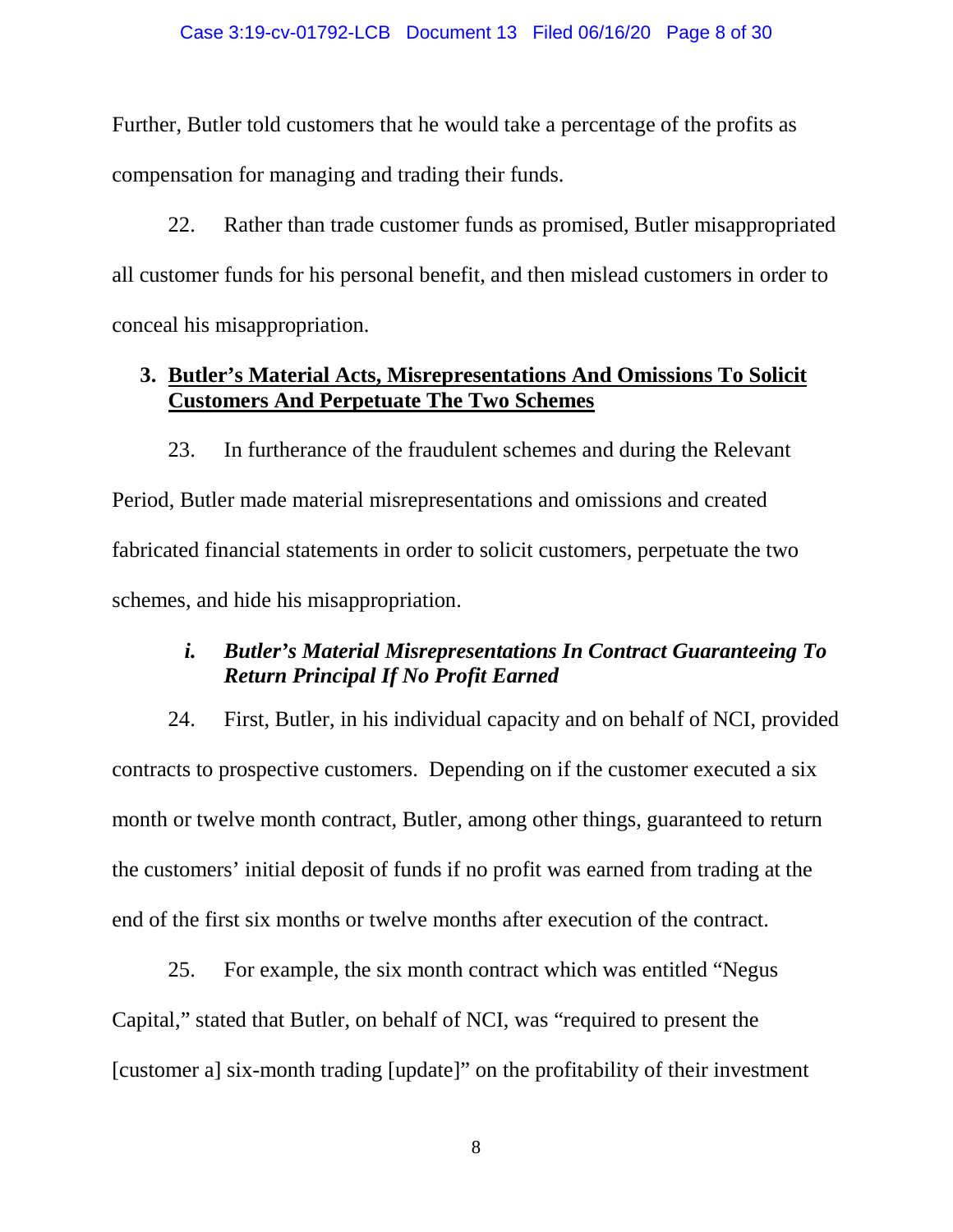#### Case 3:19-cv-01792-LCB Document 13 Filed 06/16/20 Page 9 of 30

from the date the customer first invested, and that if, at the end of the first six months Butler did not have a profit, he, on behalf of NCI, "**w[ould] be required to return the [] investment to the [customer].**" (Emphasis original).

26. Customers for both the Pooled Scheme and Managed Accounts Scheme executed these contracts.

27. Thereafter, Butler, in his individual capacity and on behalf of NCI, did not trade any customer funds and no profit was realized even though six months or twelve months had passed since execution of the contracts. Therefore, Butler, on behalf of NCI, was obligated to return to customers their funds pursuant to the terms of the contracts. However, despite customer requests to Butler to return their funds at the expiration of the contracts, Butler did not return those funds.

# *ii. Butler's Material Misrepresentations About His Trading Experience And Track Record*

28. Second, Butler, in his individual capacity and on behalf of NCI, misrepresented his trading experience on Nadex and track record with respect to trading commodities and, in particular, binary options on Nadex.

29. For example, Butler represented to customers that he had been trading binary options for years on Nadex and was very profitable having made millions of dollars from his trading. In reality, however, Butler traded very little in the past on Nadex and was, for the most part, unprofitable. Specifically, Butler opened a Nadex account in his name in 2014. From 2014 and continuing through the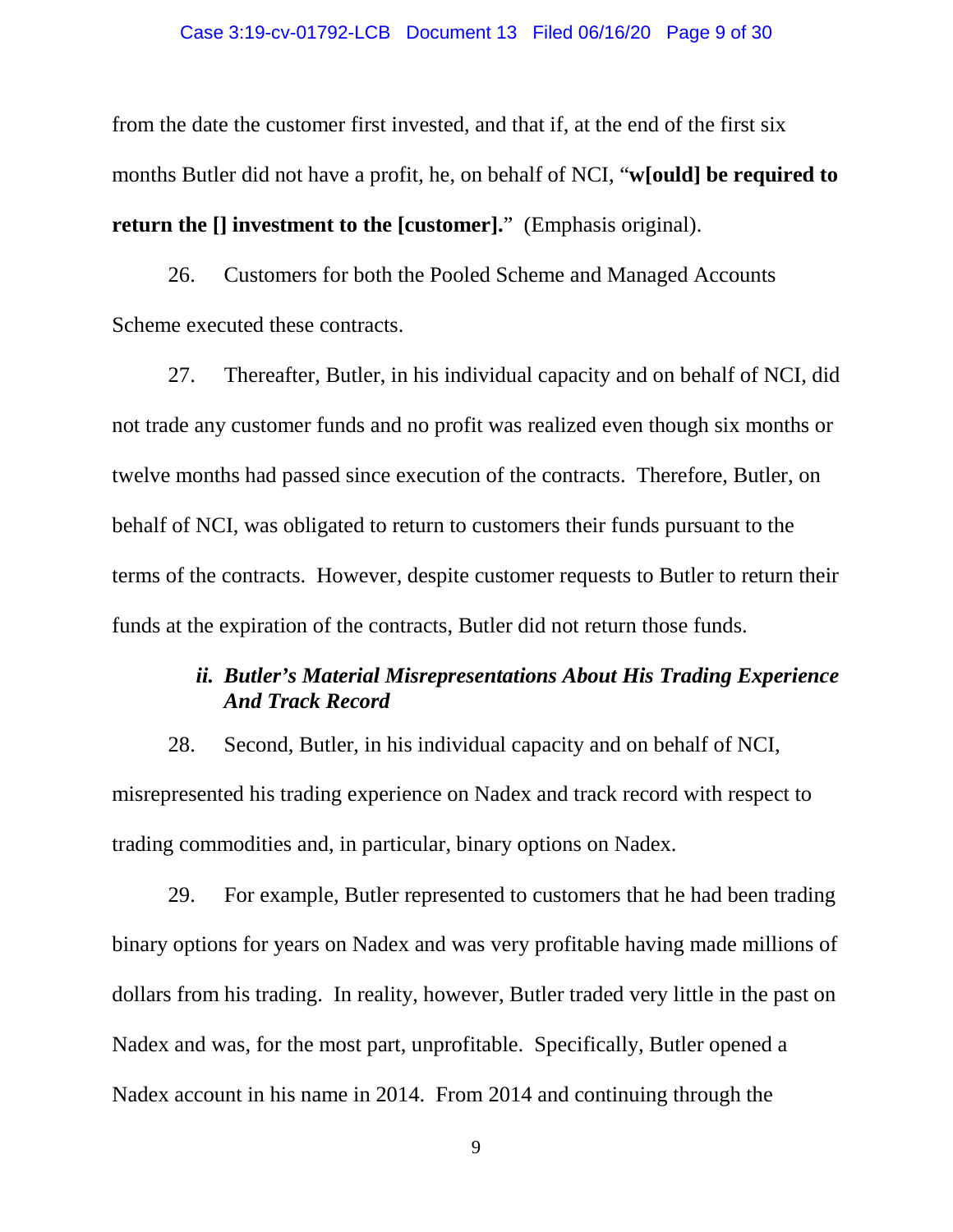Relevant Period, Butler funded that account with approximately \$910. During this time, no customer funds from Butler's two schemes were used to fund that account. Further, during this time, Butler traded and lost approximately \$720 in that account.

#### *iii. Butler's Material Misrepresentations About Profits*

30. Third, Butler, in his individual capacity and on behalf of NCI, made numerous material misrepresentations to customers about their supposed trading profits.

31. For example, when Butler was soliciting prospective customers for funds in both schemes, he told customers that depending on how much the customer deposited, the customer could earn profits in the six- to seven-figure range as a result of his trading. Butler also posted supposed account statements showing purported payouts to prior customers of Butler and NCI on a private Facebook Group/Page he controlled. These account statements were fabricated and, were created by Butler to induce customers to deposit funds with him and NCI.

### *iv. Butler's Material Misrepresentations About Investment Growth*

32. Fourth, Butler, in his individual capacity and on behalf of NCI, created and distributed false growth reports to customers that purportedly showed that the funds the customers had deposited with Butler and NCI were growing (*i.e.*,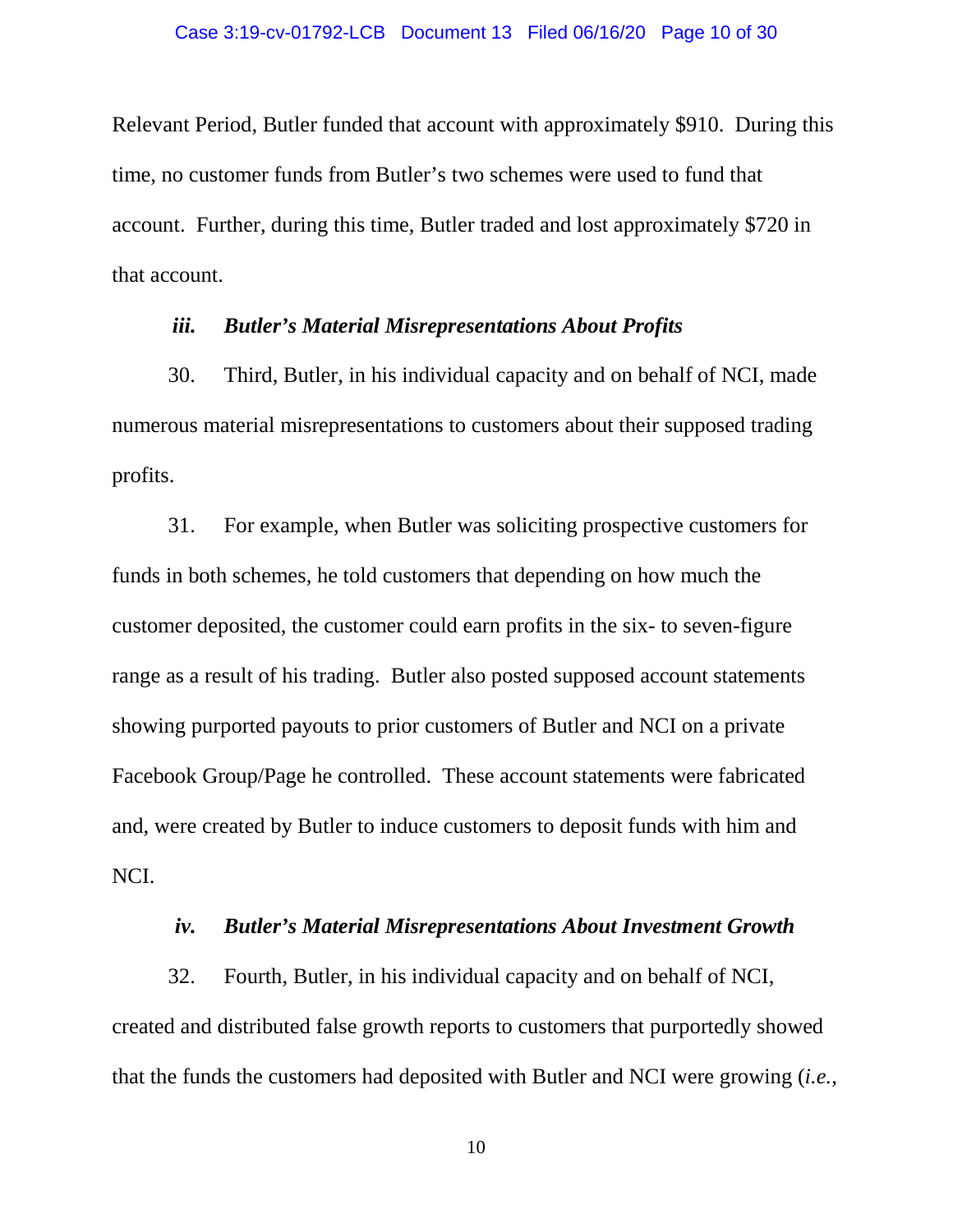#### Case 3:19-cv-01792-LCB Document 13 Filed 06/16/20 Page 11 of 30

profiting) at exceptional rates for both schemes. In reality, however, these growth reports were false since Butler and NCI did not use customer funds to trade binary options for either of the schemes; rather, Butler misappropriated them for his personal benefit.

### *v. Butler's Material Misrepresentations Concerning Nadex Statements*

33. Fifth, Butler, in his individual capacity and on behalf of NCI, created and distributed false Nadex statements to their customers of both schemes that supposedly showed Butler requesting that Nadex transfer hundreds of thousands of dollars from Butler's and NCI's Nadex accounts to Butler's and NCI's bank accounts. In reality, however, Butler and NCI never had hundreds of thousands of dollars in accounts at Nadex.

#### *vi. Butler's Material Misrepresentations Concerning Bank Statements*

34. Sixth, Butler, in his individual capacity and on behalf of NCI, created and distributed false bank statements to their customers of both schemes that purportedly showed Butler and NCI paying hundreds of thousands of dollars from these bank accounts to supposedly other of Butler's and NCI's customers. These supposed payments were used by Butler, in his individual capacity and on behalf of NCI, to show that customers were making profits because of Butler's and NCI's successful trading at Nadex. In reality, however, Butler and NCI never paid any such returns to their customers.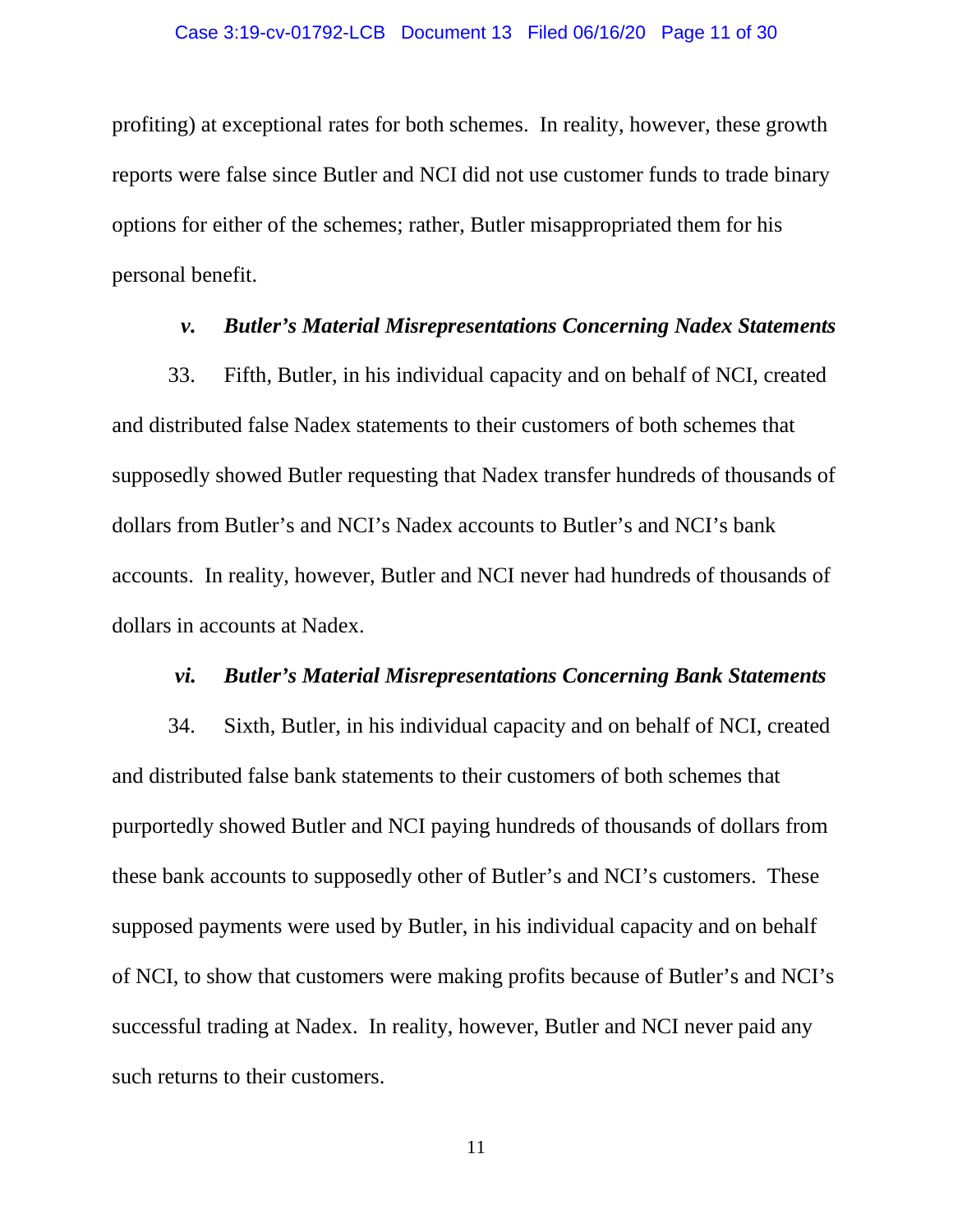# *vii. Butler's Material Omissions That He And NCI Would Not Trade Customer Funds Or Misappropriate Funds*

35. Seventh, Butler, in his individual capacity and on behalf of NCI,

failed to disclose to customers that he and NCI would not use customer funds from the Pooled Scheme and Managed Accounts Scheme to trade binary options. Butler, in his individual capacity and on behalf of NCI, also failed to disclose to customers that he and NCI would misappropriate those funds for Butler's personal benefit.

### **4. Customers Provide Funds To Butler And NCI To Trade Binary Options**

36. Once prospective customers decided to trade binary options through Butler and NCI, they were instructed to provide funds to Butler and NCI by sending the funds directly to Butler.

37. For example, some customers provided funds to Butler and NCI by: (1) using PayPal; (2) wiring funds across state lines to bank accounts in the name of Butler; or (3) sending cashier's checks, personal checks, and cash to Butler and NCI which were deposited directly into Butler's bank accounts.

38. As a result of Butler's solicitations, in his individual capacity and on behalf of NCI, more than 70 people, including but not limited to Alabama residents located within this District, provided Butler and NCI \$305,000 in amounts ranging from \$1,000 to \$20,000. These funds were to be used for the specific purpose of trading binary options.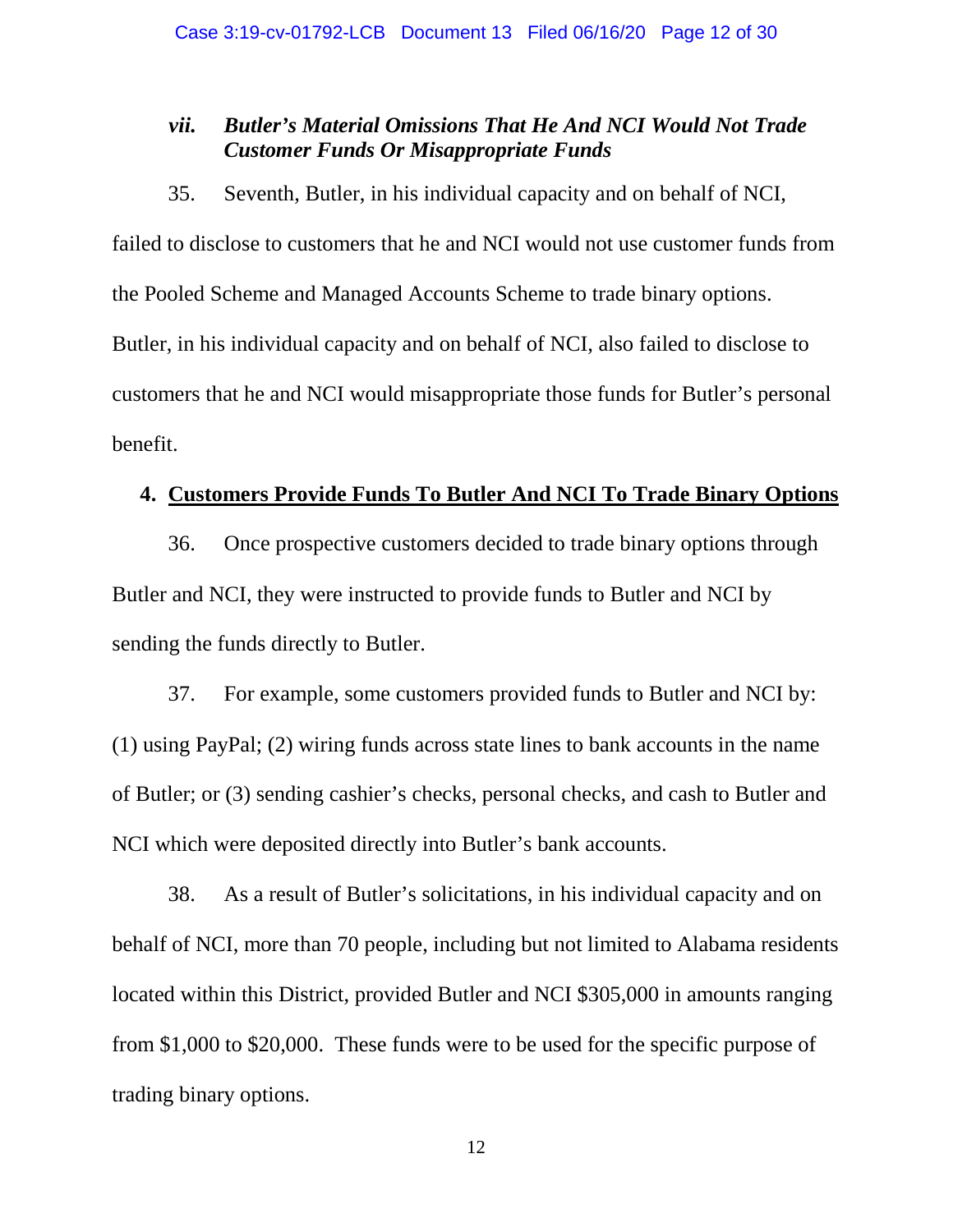# **5. Butler And NCI Did Not Trade Customer Funds But Rather Misappropriated Them For Butler's Personal Use**

39. Despite receiving these funds from customers for the purpose of trading binary options, during the Relevant Period, Butler, in his individual capacity and on behalf of NCI, misappropriated those customers' funds for Butler's personal benefit. For example, Butler spent most of the monies that he and NCI received on travel, entertainment, personal items, and jewelry in venues located in Alabama and other states for Butler's benefit. Such purchases included approximately \$34,833.13 at various jewelry stores in Alabama and other states. Butler also spent approximately \$1,800 purchasing Toys "R" Us gift cards. Additionally, Butler spent over \$11,000 at Apple stores.

40. During the Relevant Period, several customers, who had provided funds to Butler and NCI to trade on their behalf, requested to make withdrawals from their accounts with Butler and NCI. Butler, in his individual capacity and on behalf of NCI, refused to return those funds.

# **6. Butler's Invention That Government Authorities Froze His And NCI's Accounts In Order To Perpetuate Fraud**

41. As Butler, in his individual capacity and on behalf of NCI, failed to return customer funds, customers began to post messages to the Facebook Group/Page Butler controlled that were critical of Butler and NCI, questioning the validity of their representations and promises.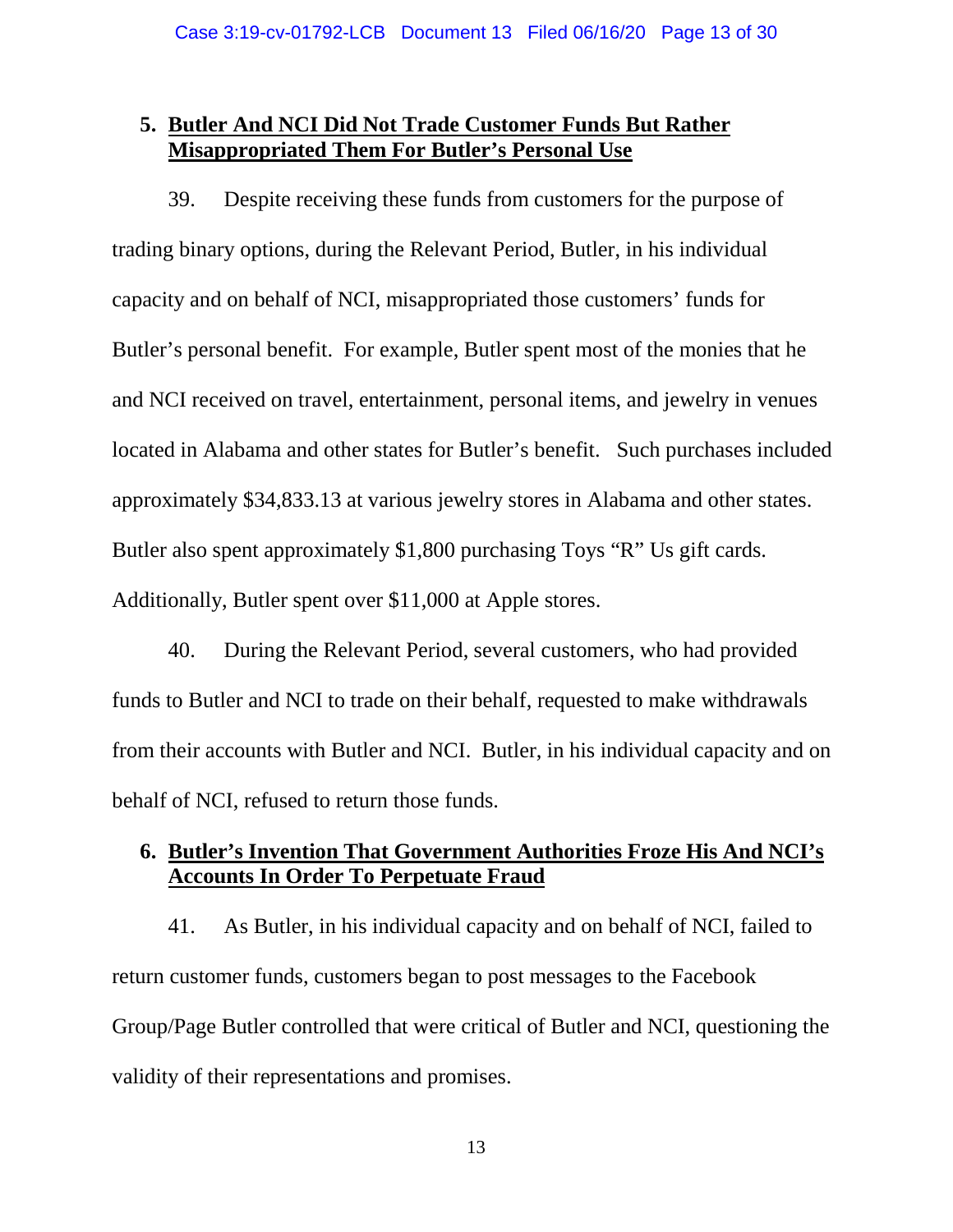#### Case 3:19-cv-01792-LCB Document 13 Filed 06/16/20 Page 14 of 30

42. In response, Butler subsequently blocked on social media, including the Facebook Group/Page, those customers seeking a refund of their money and alleged that he was unable to make any refunds to those customers because his and NCI's bank and trading accounts had been "frozen" by government authorities including the Commission.

43. At no time during or any time after the Relevant Period has any government authority, including the Commission, frozen any of Butler's and NCI's bank or trading accounts.

44. Butler's statements about the supposed freeze were made by him with the intent to deceive customers and conceal and perpetuate his fraud.

#### **B. CONCLUSIONS OF LAW**

### **1. Jurisdiction and Venue**

45. The Court has jurisdiction over this action pursuant to Section 6c of the Act, 7 U.S.C. § 13a-1 (2018), which provides that whenever it shall appear to the Commission that any person has engaged, is engaging, or is about to engage in any act or practice constituting a violation of any provision of the Act or any rule, regulation, or order promulgated thereunder, the Commission may bring an action in the proper District Court of the United States against such person to enjoin such practice, or to enforce compliance with the Act, or any rule, regulation, or order thereunder. The Court also has jurisdiction pursuant to 28 U.S.C. § 1331 (2018)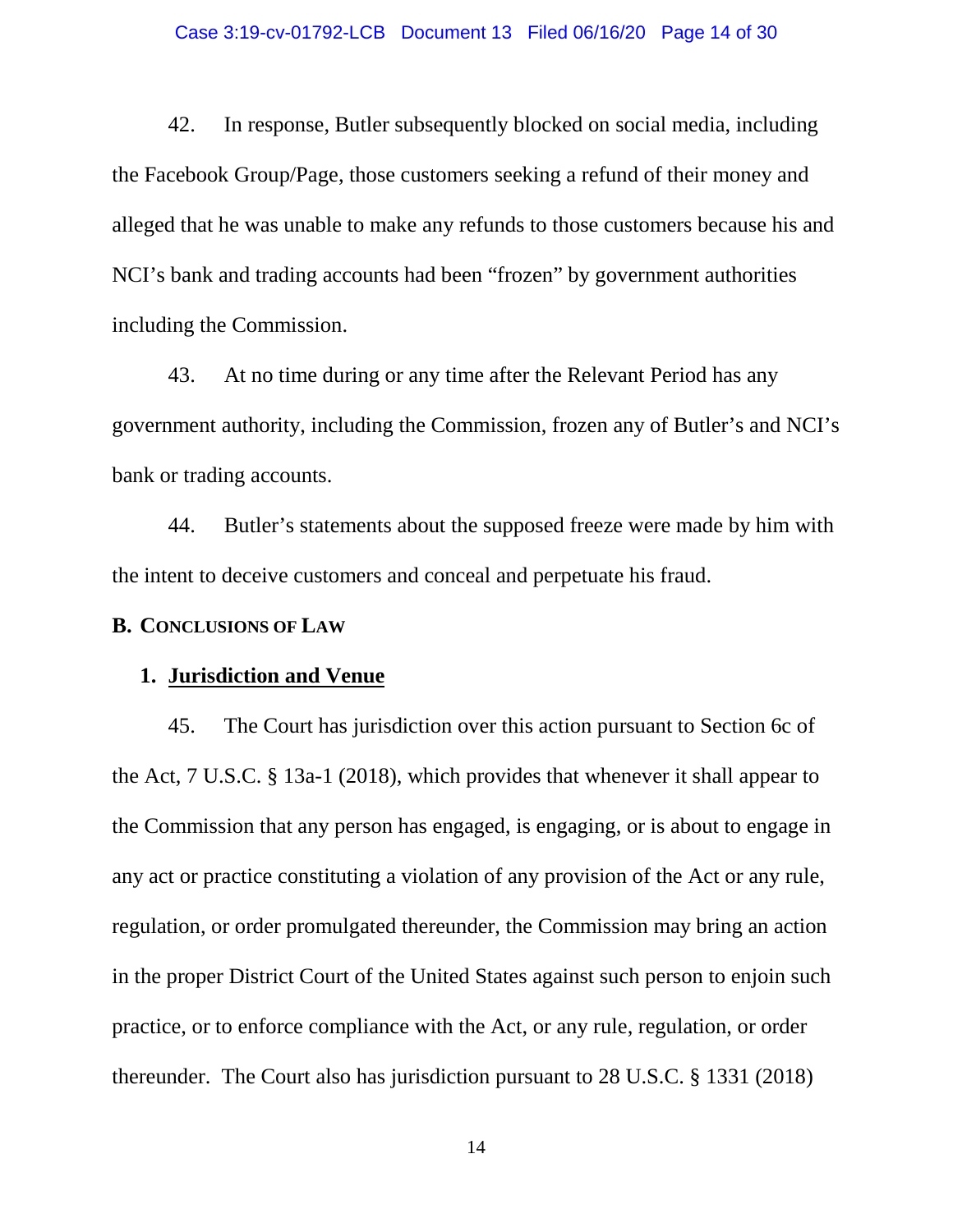(codifying federal question jurisdiction) and 28 U.S.C. § 1345 (2018) (providing that district courts have original jurisdiction over civil actions commenced by the United States or by any agency expressly authorized to sue by Act of Congress).

46. Venue properly lies with this Court pursuant to Section 6c(e) of the Act, 7 U.S.C. § 13a-1(e) (2018), because Butler, in his individual capacity and on behalf of NCI, transacted business in this District, and certain transactions, acts, and practices alleged in the Complaint occurred, are occurring, and/or are about to occur within this District.

### **2. Butler Committed Options Fraud**

47. Section 4c(b) of the Act, 7 U.S.C. § 6c(b) (2018), makes it unlawful for any person to offer to enter into, enter into, or confirm the execution of, any transaction involving any commodity regulated under the Act which is of the character of, or is commonly known to the trade as, inter alia, an "option", "bid", "offer", "put", or "call"', contrary to any rule, regulation, or order of the Commission prohibiting any such transaction or allowing any such transaction under such terms and conditions as the Commission shall prescribe.

48. Regulation 32.4, 17 C.F.R. § 32.4 (2019), provides that, in or in connection with an offer to enter into, the entry into, or the confirmation of the execution of, any commodity option transaction, it shall be unlawful for any person, directly or indirectly: (a) to cheat or defraud or attempt to cheat or defraud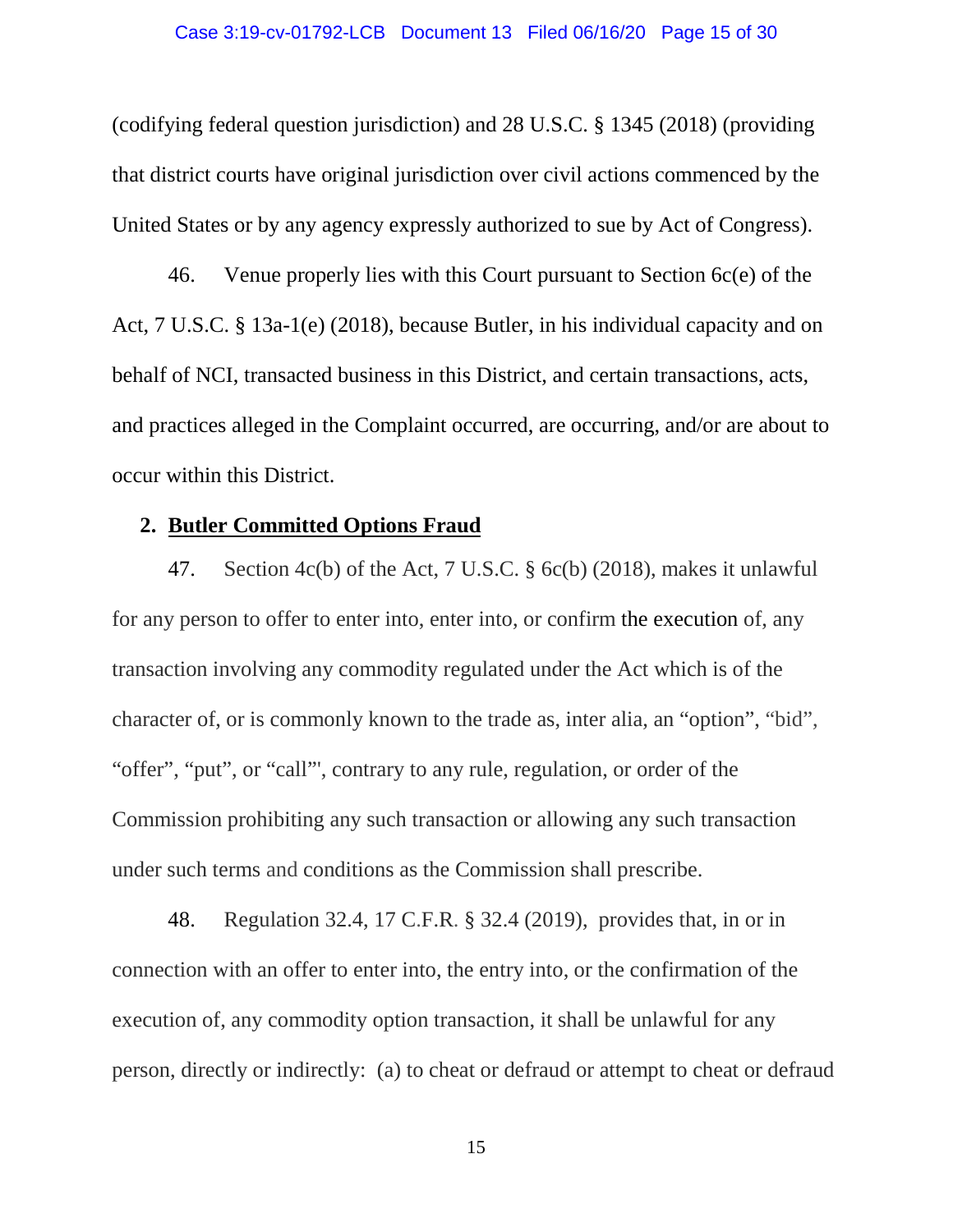#### Case 3:19-cv-01792-LCB Document 13 Filed 06/16/20 Page 16 of 30

any other person; (b) to make or cause to be made to any other person any false report or statement thereof or cause to be entered for any person any false record thereof; or (c) to deceive or attempt to deceive any other person by any means whatsoever.

49. By the conduct described in paragraphs 17 through 44 above, Butler, in his individual capacity and on behalf of NCI, violated 7 U.S.C. § 6c(b) and 17 C.F.R. § 32.4 by cheating and defrauding, or attempting to cheat and defraud, customers, in connection with Butler's trading binary options on his customers' behalf by, among other things, intentionally or recklessly: (1) misappropriating customer funds; (2) making material misrepresentations about his trading experience, track record, profitability, and that he, in his individual capacity and on behalf of NCI, would actually trade binary options on Nadex; and (3) creating and distributing to customers fabricated financial statements.

50. By the conduct described in paragraphs 17 through 44 above, Butler held and exercised direct and indirect control over NCI and either did not act in good faith or knowingly induced any potential violations by NCI of 7 U.S.C. § 6c(b) and 17 C.F.R. § 32.4.

51. Each misappropriation, misrepresentation, omission of material fact, and false statement, including but not limited to those specifically identified herein, is a separate and distinct violation of 7 U.S.C. § 6c(b) and 17 C.F.R. § 32.4.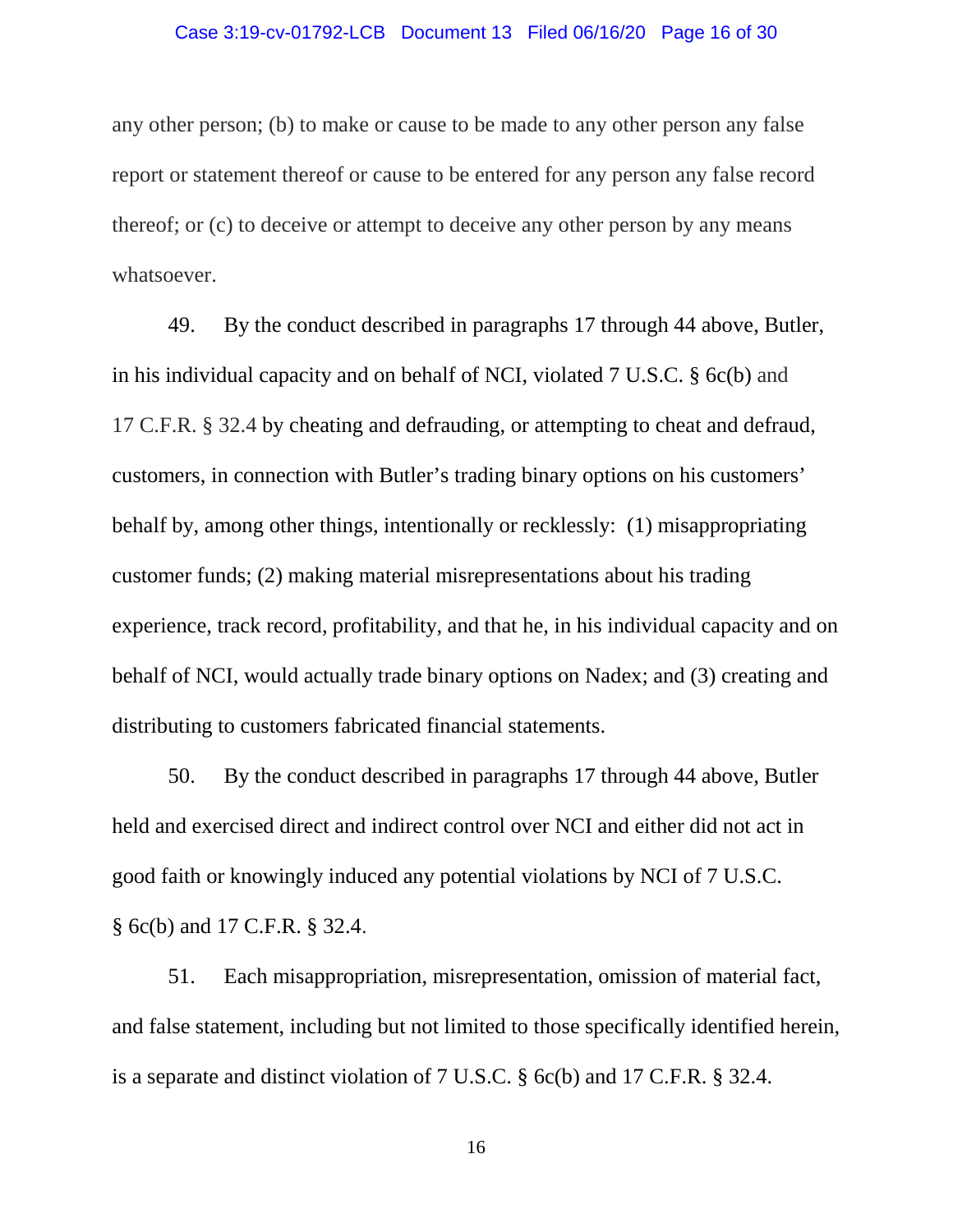### **3. Butler Committed CTA Fraud**

52. Section 4*o*(1)(A)-(B) of the Act, 7 U.S.C. § 6*o*(1)(A)-(B) (2018), among other things, prohibits CTAs whether registered with the Commission or not, by use of the mails or any means or instrumentality of interstate commerce, directly or indirectly, from employing devices, schemes or artifices to defraud any client or participant or prospective client or participant, or engaging in transactions, practices, or courses of business which operate as a fraud or deceit upon any client or participant or prospective client or participant.

53. By the conduct described in paragraphs 17 through 44 above, Butler, in his individual capacity and on behalf of NCI, violated 7 U.S.C. § 6*o*(1)(A)-(B) of the Act while acting in his capacity as a CTA for the Managed Accounts Scheme, because he, among other things, intentionally or recklessly: (1) misappropriated customer funds; (2) made material misrepresentations about his trading experience, track record, profitability, and that he, in his individual capacity and on behalf of NCI, would actually trade binary options on Nadex; and (3) created and distributed to customers fabricated financial statements.

54. By the conduct described in paragraphs 17 through 44 above, Butler held and exercised direct and indirect control over NCI and either did not act in good faith or knowingly induced any potential violations by NCI of 7 U.S.C.  $§ 6o(1)(A)-B).$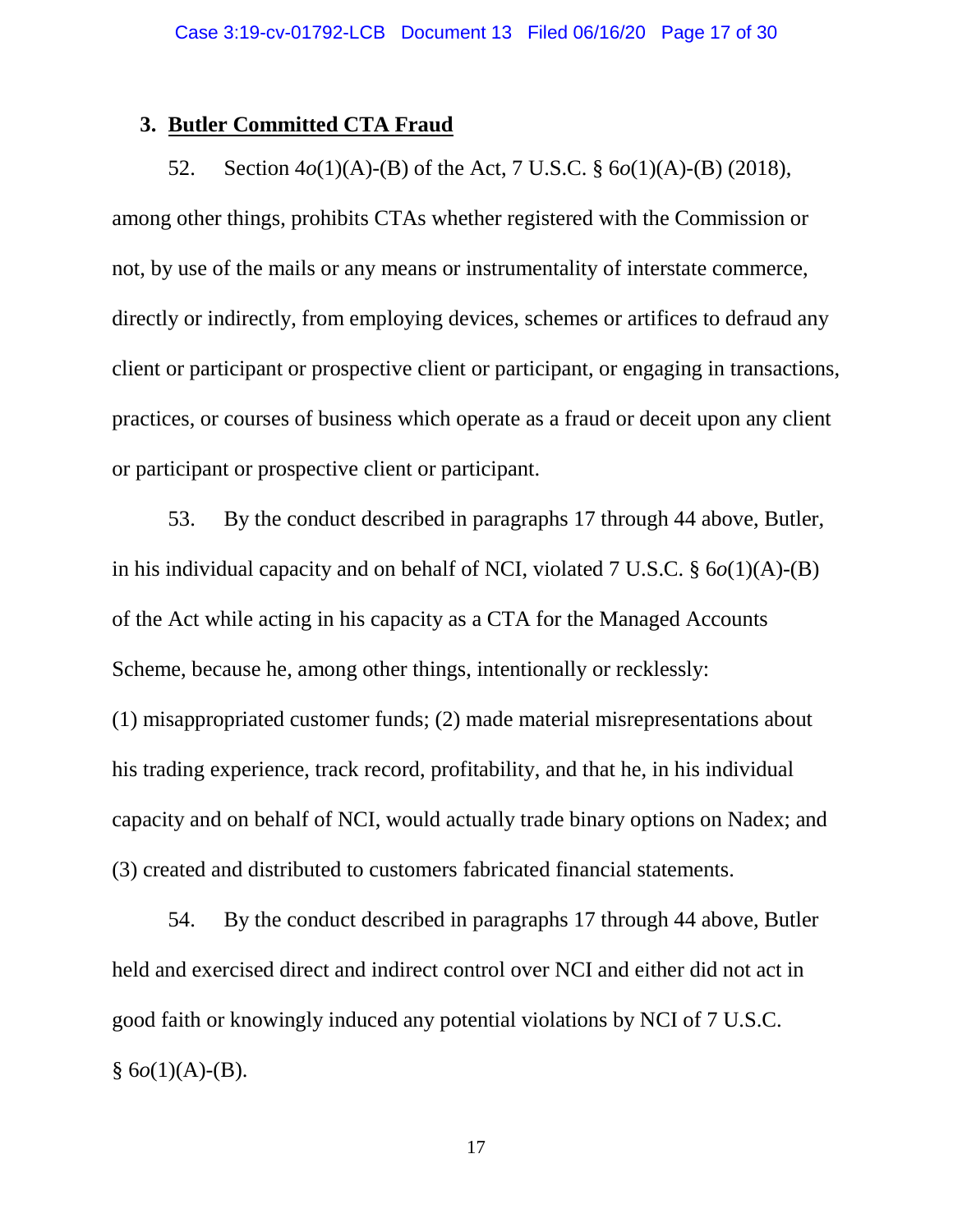55. Each misappropriation, misrepresentation, omission of material fact, and false statement, including but not limited to those specifically identified herein, is a separate and distinct violation of 7 U.S.C. § 6*o*(1)(A)-(B).

### **4. Butler Failed To Register As A CTA**

56. With certain specified exceptions and exemptions not applicable here, Section 4m(1) of the Act, 7 U.S.C. § 6m(1) (2018), makes it unlawful for any CTA to make use of the mails or any means or instrumentality of interstate commerce in connection with its business unless they are registered with the CFTC.

57. Section 1(a)(12) of the Act, 7 U.S.C. § 1a(12) (2018) defines a CTA, in relevant part, as "any person who, for compensation or profit, engages in the business that is of advising others , either directly or through publications, writings, or electronic media, as to the value of or the advisability of trading" futures or options.

58. By the conduct described in paragraphs 17 through 44 above, Butler acted as a CTA when he, for compensation or profit, advised and directed the purported trading of the Managed Accounts Scheme's customers.

59. By the conduct described in paragraphs 17 through 44 above, Butler used the mails or other means or instrumentalities of interstate commerce in connection with the Managed Accounts Scheme's business.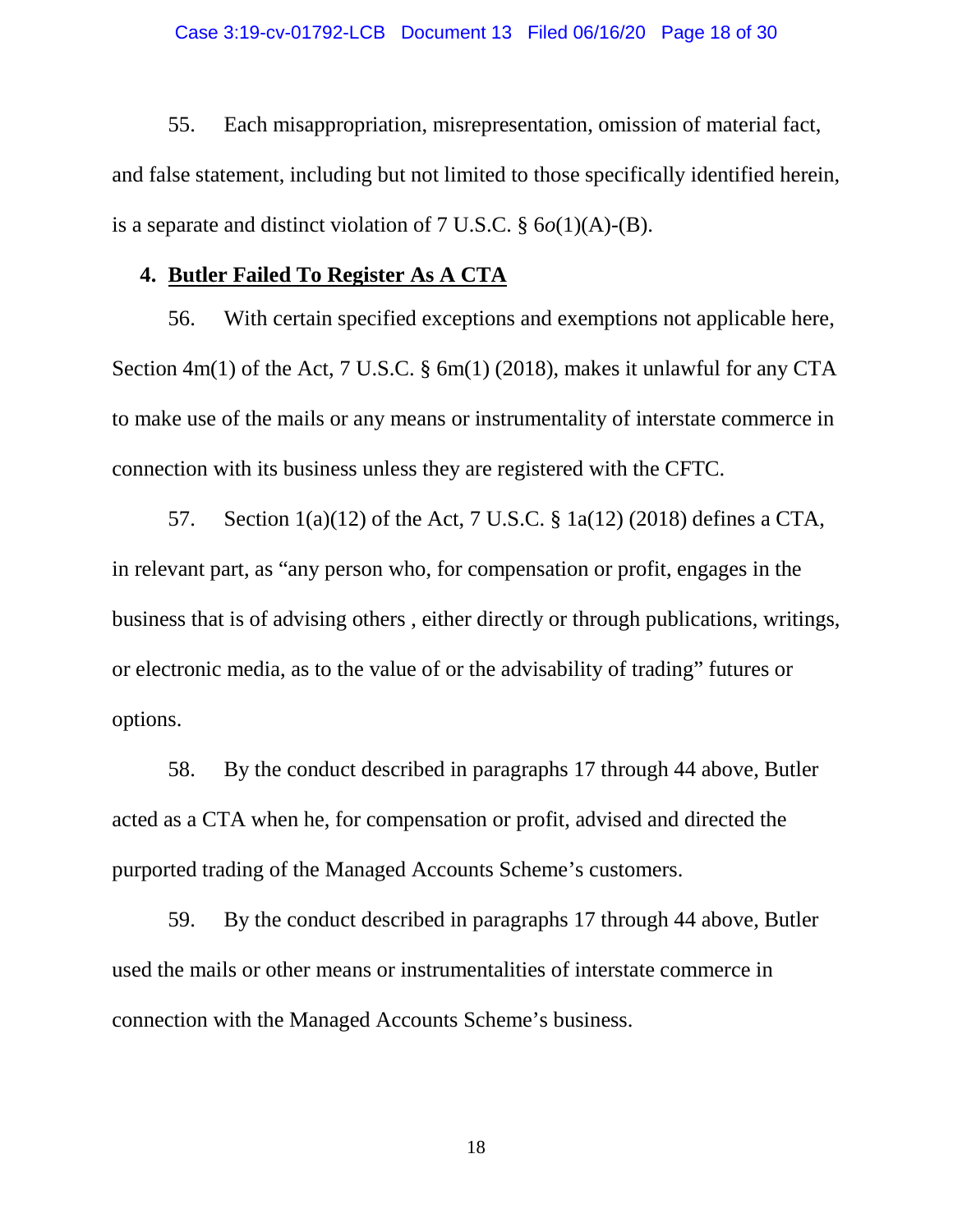60. By the conduct described in paragraphs 17 through 44 above, Butler violated 7 U.S.C. § 6m(1) by engaging in these activities without having registered as a CTA.

# **IV. PERMANENT INJUNCTION**

### **IT IS HEREBY ORDERED THAT:**

61. Based upon and in connection with the foregoing conduct, pursuant to Section 6c of the Act, 7 U.S.C. § 13a-1(2018), Butler is permanently restrained, enjoined, and prohibited from directly or indirectly engaging in conduct in violation of 7 U.S.C. §§ 6c(b), 6m(1), and 6*o*(1)(A)-(B) (2018) and 17 C.F.R. § 32.4 (2019).

62. Butler is also permanently restrained, enjoined, and prohibited from directly or indirectly:

- a. Trading on or subject to the rules of any registered entity (as that term is defined by Section  $1a(40)$  of the Act, 7 U.S.C. §  $1a(40)$  (2018));
- b. Entering into any transactions involving "commodity interests" (as that term is defined in Regulation 1.3, 17 C.F.R. § 1.3 (2019)), for accounts held in the name of Butler or NCI or for accounts in which Butler or NCI has a direct or indirect interest;
- c. Having any commodity interests traded on Butler's or NCI's behalf;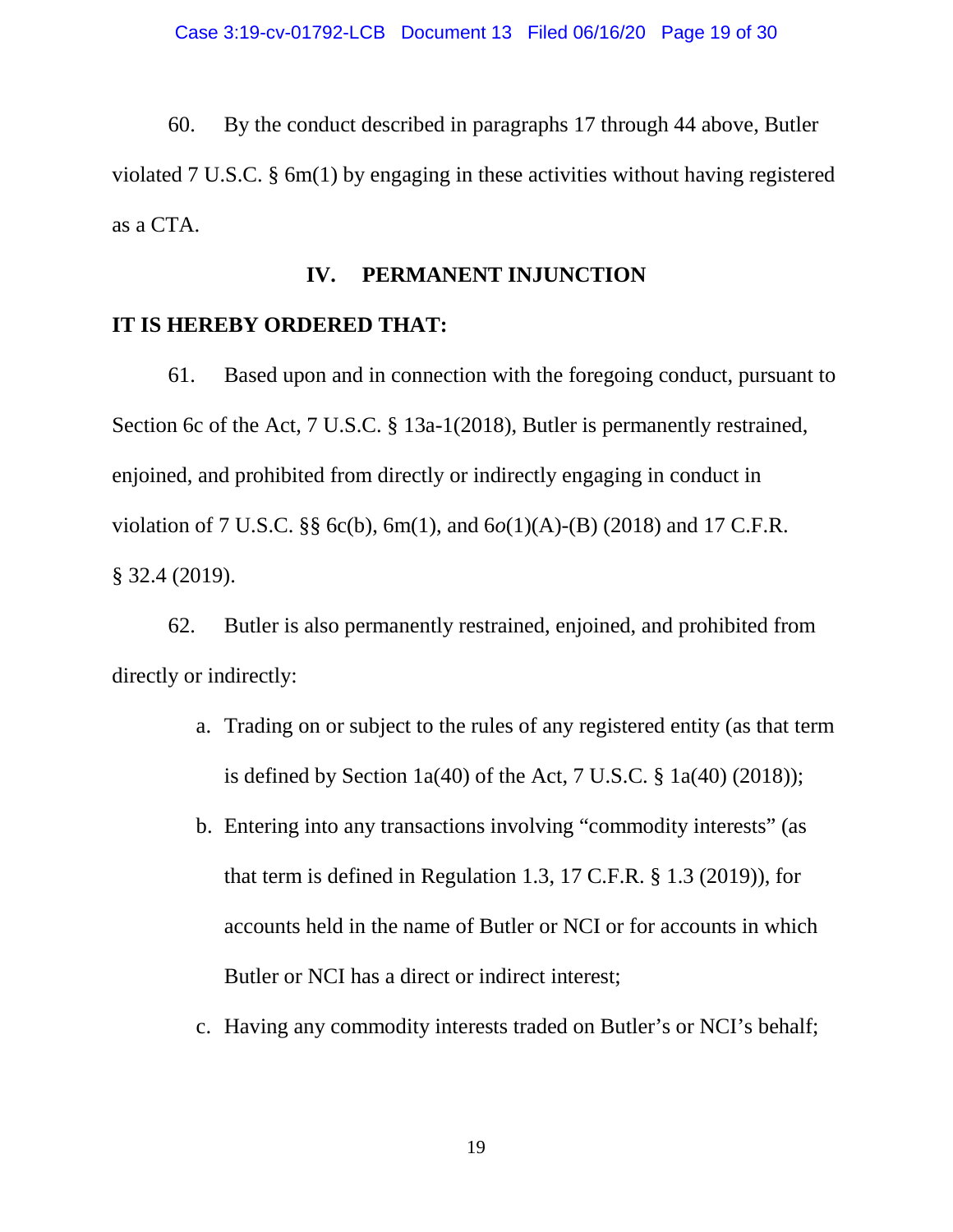- d. Controlling or directing the trading for or on behalf of any other person or entity, whether by power of attorney or otherwise, in any account involving commodity interests;
- e. Soliciting, receiving, or accepting any funds from any person for the purpose of purchasing or selling of any commodity interests;
- f. Applying for registration or claiming exemption from registration with the CFTC in any capacity, and engaging in any activity requiring such registration or exemption from registration with the CFTC except as provided for in Regulation  $4.14(a)(9)$ , 17 C.F.R. §  $4.14(a)(9)$ (2019); and
- g. Acting as a principal (as that term is defined in Regulation 3.1(a), 17 C.F.R. § 3.1(a) (2019)), agent, or any other officer or employee of any person registered, exempted from registration, or required to be registered with the CFTC except as provided for in Regulation 4.14(a)(9).

# **V. RESTITUTION AND CIVIL MONETARY PENALTY A. Restitution**

63. Butler shall pay restitution in the amount of three hundred and five thousand dollars (\$305,000.00) ("Restitution Obligation"), representing the gains he received in connection with the violations described herein, plus post-judgment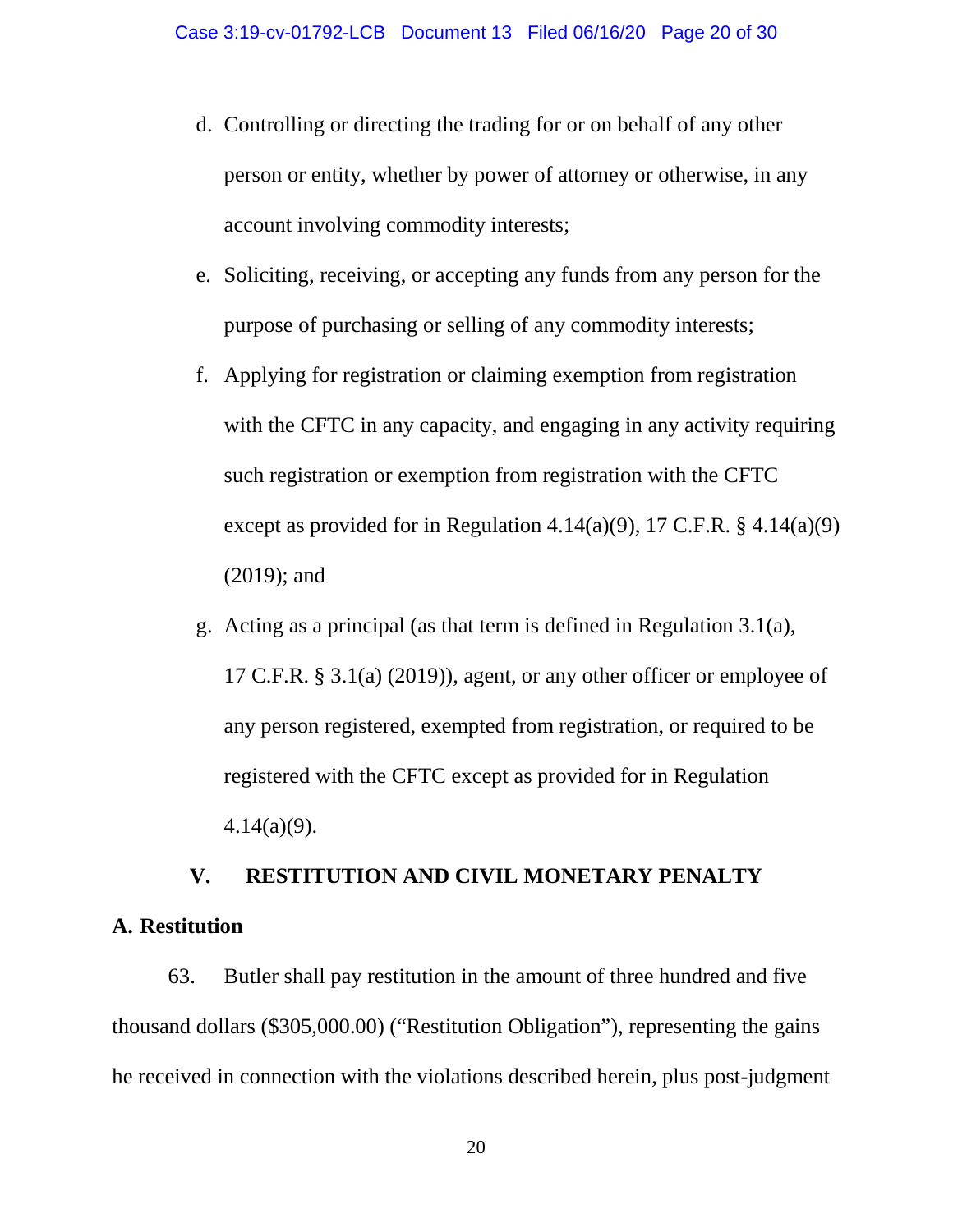interest. However, should NCI be found liable in connection with the Complaint and is ordered to pay restitution for its misconduct, then the Restitution Obligation in this Consent Order will become joint and several with any restitution ordered against NCI.

64. Post-judgment interest shall accrue on the Restitution Obligation beginning on the date of entry of this Consent Order and shall be determined by using the Treasury Bill rate prevailing on the date of entry of this Consent Order pursuant to 28 U.S.C. § 1961 (2018).

65. To effect payment of the Restitution Obligation and the distribution of any restitution payments to customers of Butler and NCI, the Court appoints the National Futures Association ("NFA"), a self-regulatory organization for the U.S. derivatives industry that the CFTC designated as a registered futures association, as Monitor ("Monitor"). The Monitor shall receive restitution payments from Butler and make distributions as set forth below. Because the Monitor is acting as an officer of this Court in performing these services, the NFA shall not be liable for any action or inaction arising from NFA's appointment as Monitor, other than actions involving fraud.

66. Butler shall make Restitution Obligation payments under this Consent Order to the Monitor in the name "*CFTC v. Aaron B. Butler, et al.* – Settlement/Restitution Fund." Butler shall send such Restitution Obligation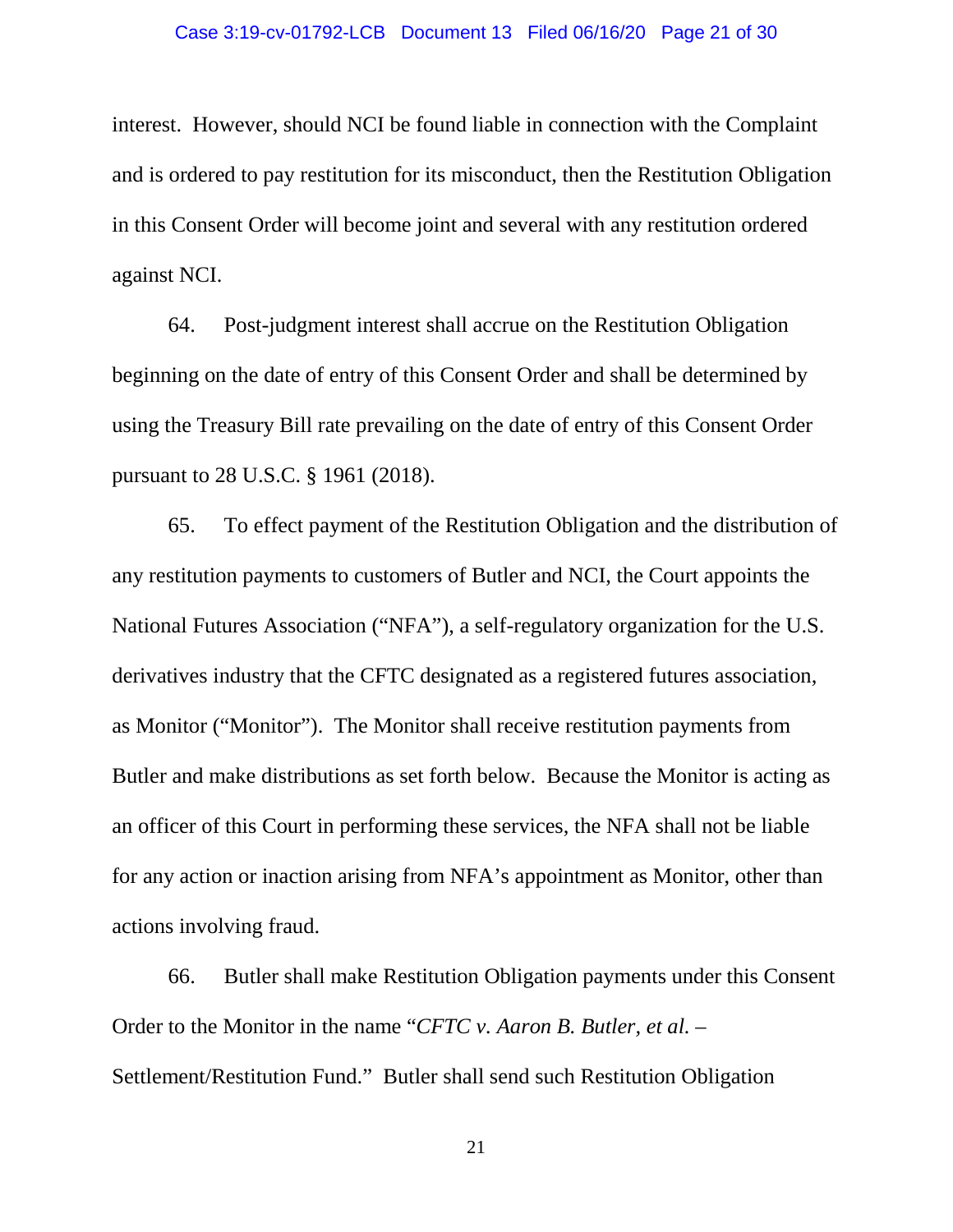#### Case 3:19-cv-01792-LCB Document 13 Filed 06/16/20 Page 22 of 30

payments by electronic funds transfer, or by U.S. postal money order, certified check, bank cashier's check, or bank money order, to the Office of Administration, National Futures Association, 300 South Riverside Plaza, Suite 1800, Chicago, Illinois 60606 under cover letter that identifies him as the paying Defendant and the name and docket number of this proceeding. Butler shall simultaneously transmit copies of the cover letter and the form of payment to the Chief Financial Officer, Commodity Futures Trading Commission, Three Lafayette Centre, 1155 21st Street, NW, Washington, D.C. 20581 and James Deacon, Senior Trial Attorney, Commodity Futures Trading Commission, Division of Enforcement, 1155  $21<sup>st</sup>$  Street, N.W., Washington, D.C. 20581.

67. The Monitor shall oversee the Restitution Obligation and shall have the discretion to determine the manner of distribution of such funds in an equitable fashion to customers of Butler and NCI identified by the Commission or may defer distribution until such time as the Monitor deems appropriate. In the event that the amount of Restitution Obligation payments to the Monitor are of a *de minimis*  nature such that the Monitor determines that the administrative cost of making a distribution to eligible customers is impractical, the Monitor may, in its discretion, treat such restitution payments as civil monetary penalty payments, which the Monitor shall forward to the Commission following the instructions for civil monetary penalty payments set forth in Part V.B. below.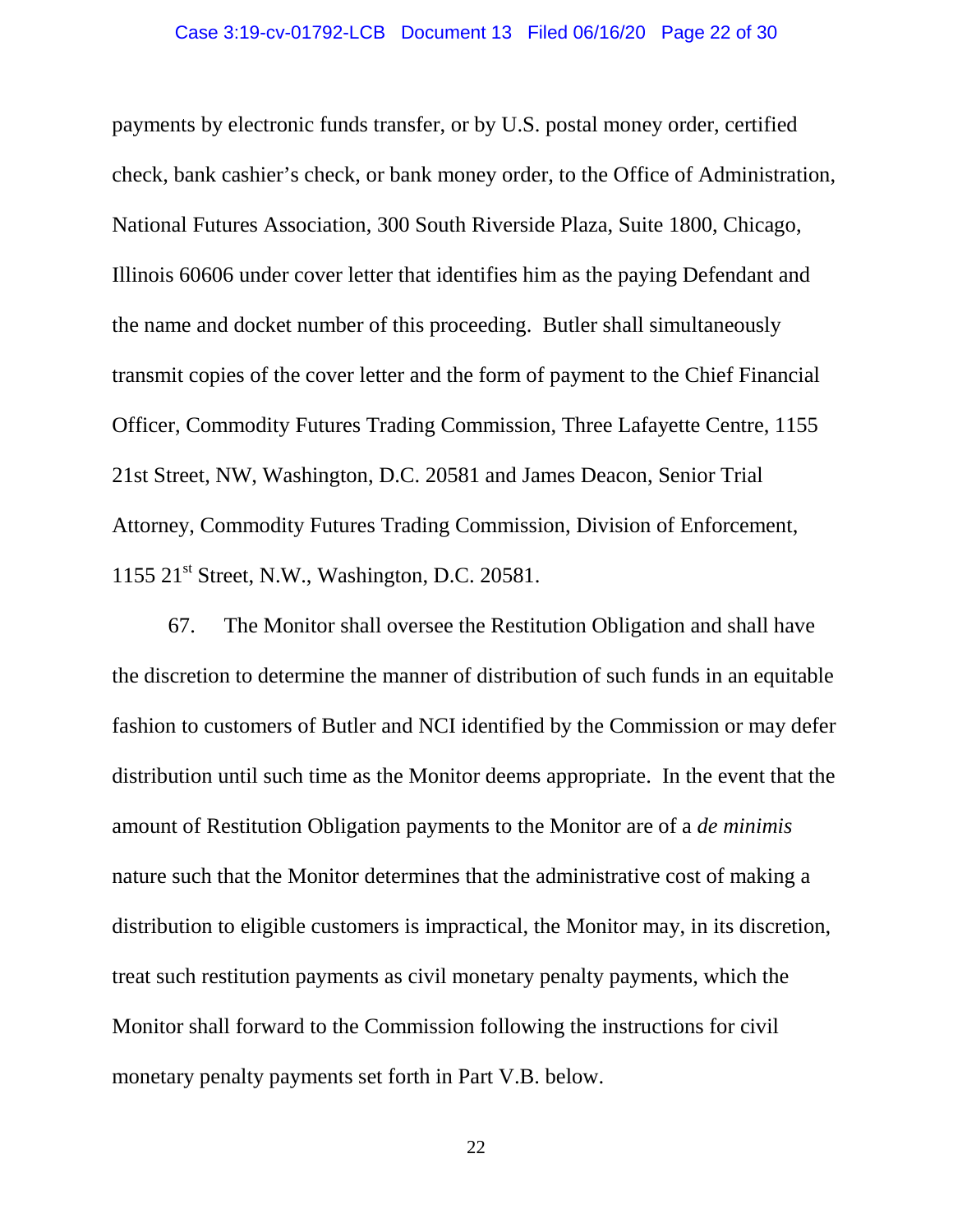#### Case 3:19-cv-01792-LCB Document 13 Filed 06/16/20 Page 23 of 30

68. Butler shall cooperate with the Monitor as appropriate to provide such information as the Monitor deems necessary and appropriate to identify customers of Butler and NCI to whom the Monitor, in its sole discretion, may determine to include in any plan for distribution of any Restitution Obligation payments. Butler shall execute any documents necessary to release funds that he has in any repository, bank, investment, or other financial institution, wherever located, in order to make partial or total payment toward the Restitution Obligation.

69. The Monitor shall provide the Commission at the beginning of each calendar year with a report detailing the disbursement of funds to customers of Butler and NCI during the previous year. The Monitor shall transmit this report under a cover letter that identifies the name and docket number of this proceeding to the Chief financial Officer, Commodity Futures Trading Commission, Three Lafayette Centre, 1155 21<sup>st</sup> Street, N.W., Washington, D.C. 20581.

70. The amounts payable to each customer of Butler and NCI shall not limit the ability of any customer from proving that a greater amount is owed from Butler or any other person or entity, and nothing herein shall be construed in any way to limit or abridge the rights of any customer that exist under state or common law.

71. Pursuant to Rule 71 of the Federal Rules of Civil Procedure, each customer of Butler and NCI who suffered a loss is explicitly made an intended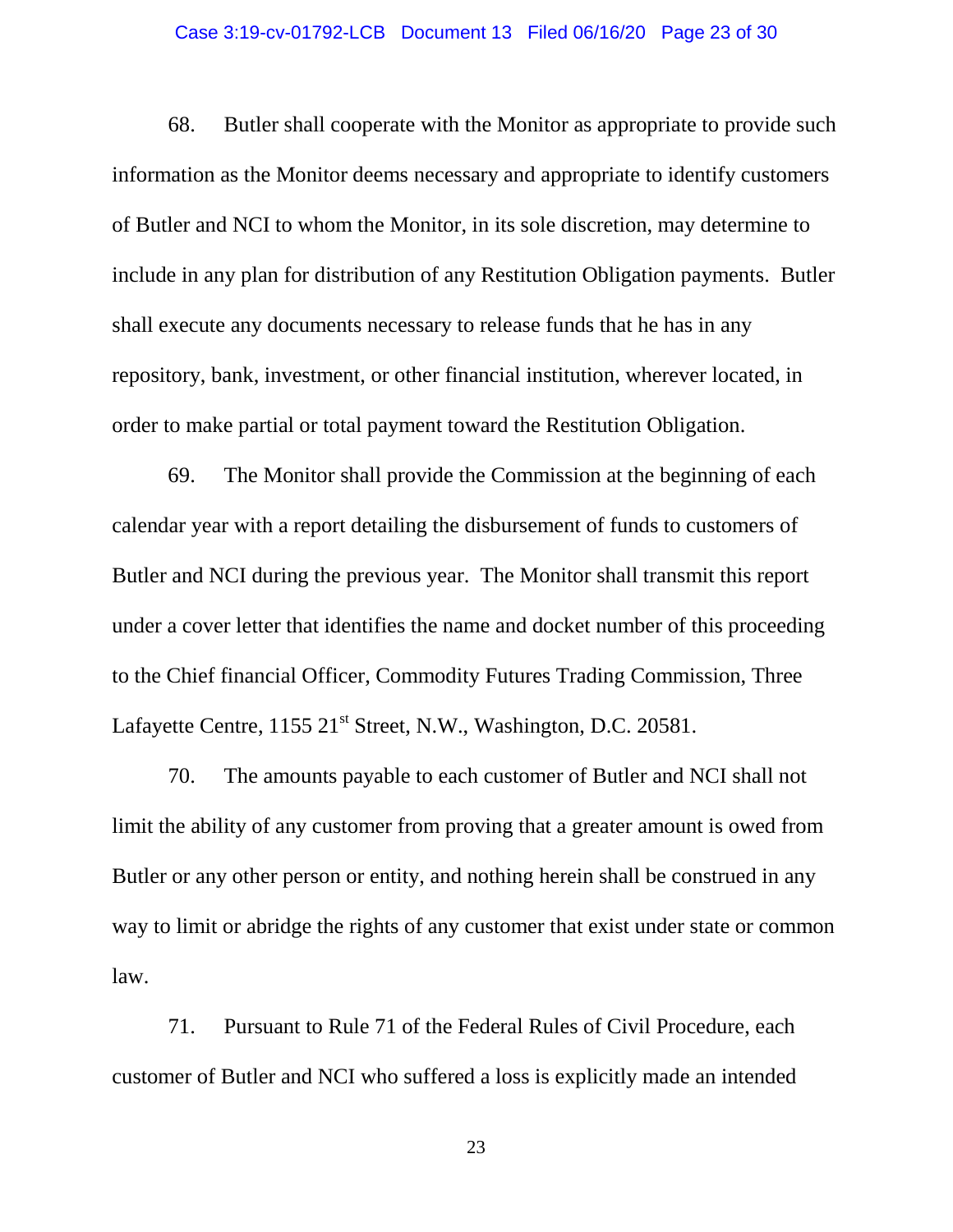#### Case 3:19-cv-01792-LCB Document 13 Filed 06/16/20 Page 24 of 30

third-party beneficiary of this Consent Order and may seek to enforce obedience of this Consent Order to obtain satisfaction of any portion of the restitution that has not been paid by Butler.

72. To the extent that any funds accrue to the U.S. Treasury for satisfaction of Butler's Restitution Obligation, such funds shall be transferred to the Monitor for disbursement in accordance with the procedures set forth above.

#### **B. Civil Monetary Penalty**

73. Butler shall pay a civil monetary penalty in the amount of four hundred fifty thousand dollars (\$450,000.00) ("CMP Obligation"), plus postjudgment interest.

74. Post-judgment interest shall accrue on the CMP Obligation beginning on the date of entry of this Consent Order and shall be determined by using the Treasury Bill rate prevailing on the date of entry of this Consent Order pursuant to 28 U.S.C. § 1961.

75. Butler shall pay the CMP Obligation and any post-judgment interest by electronic funds transfer, U.S. postal money order, certified check, bank cashier's check, or bank money order. If payment is to be made other than by electronic funds transfer, then the payment shall be made payable to the Commodity Futures Trading Commission and sent to the address below:

#### MAC/ESC/AMK326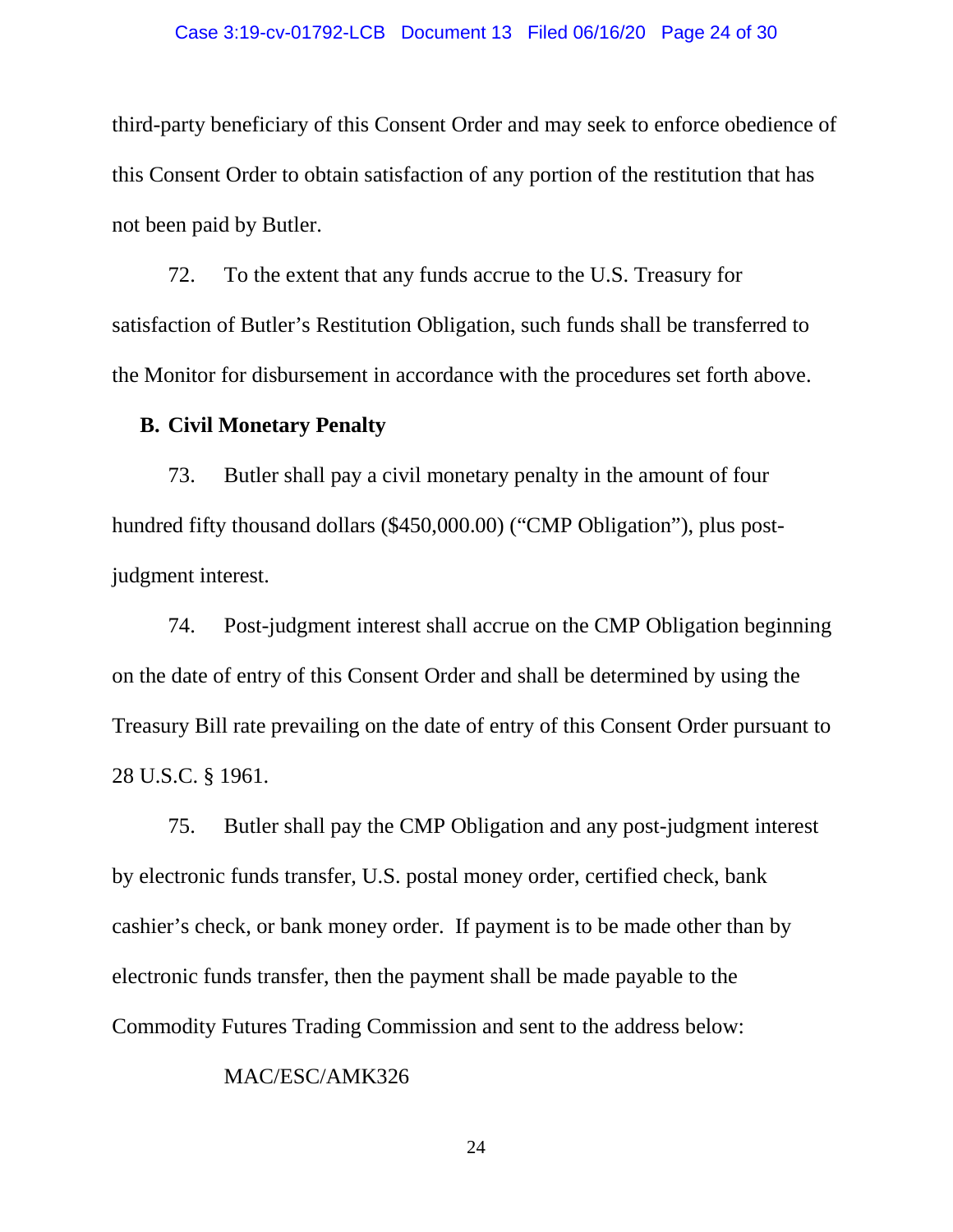Commodity Futures Trading Commission Division of Enforcement 6500 S. MacArthur Blvd. HQ Room 181 Oklahoma City, OK 73169 (405) 954-6569 office (405) 954-1620 fax 9-AMC-AR-CFTC@faa.gov

76. If payment by electronic funds transfer is chosen, Butler shall contact Marie Thorne or her successor at the address above to receive payment instructions and shall fully comply with those instructions. Butler shall accompany payment of the CMP Obligation with a cover letter that identifies Butler and the name and docket number of this proceeding. Butler shall simultaneously transmit copies of the cover letter and the form of payment to the Chief Financial Officer, Commodity Futures Trading Commission, Three Lafayette Centre, 1155 21st Street, N.W., Washington, D.C. 20581, and James Deacon, Senior Trial Attorney, Commodity Futures Trading Commission, Division of Enforcement, 1155 21<sup>st</sup> Street, N.W., Washington, D.C. 20581.

### **C. Provisions Related to Monetary Sanctions**

77. Partial Satisfaction: Acceptance by the Commission or the Monitor of any partial payment of Butler's Restitution Obligation or CMP Obligation shall not be deemed a waiver of their obligation to make further payments pursuant to this Consent Order, or a waiver of the Commission's right to seek to compel payment of any remaining balance.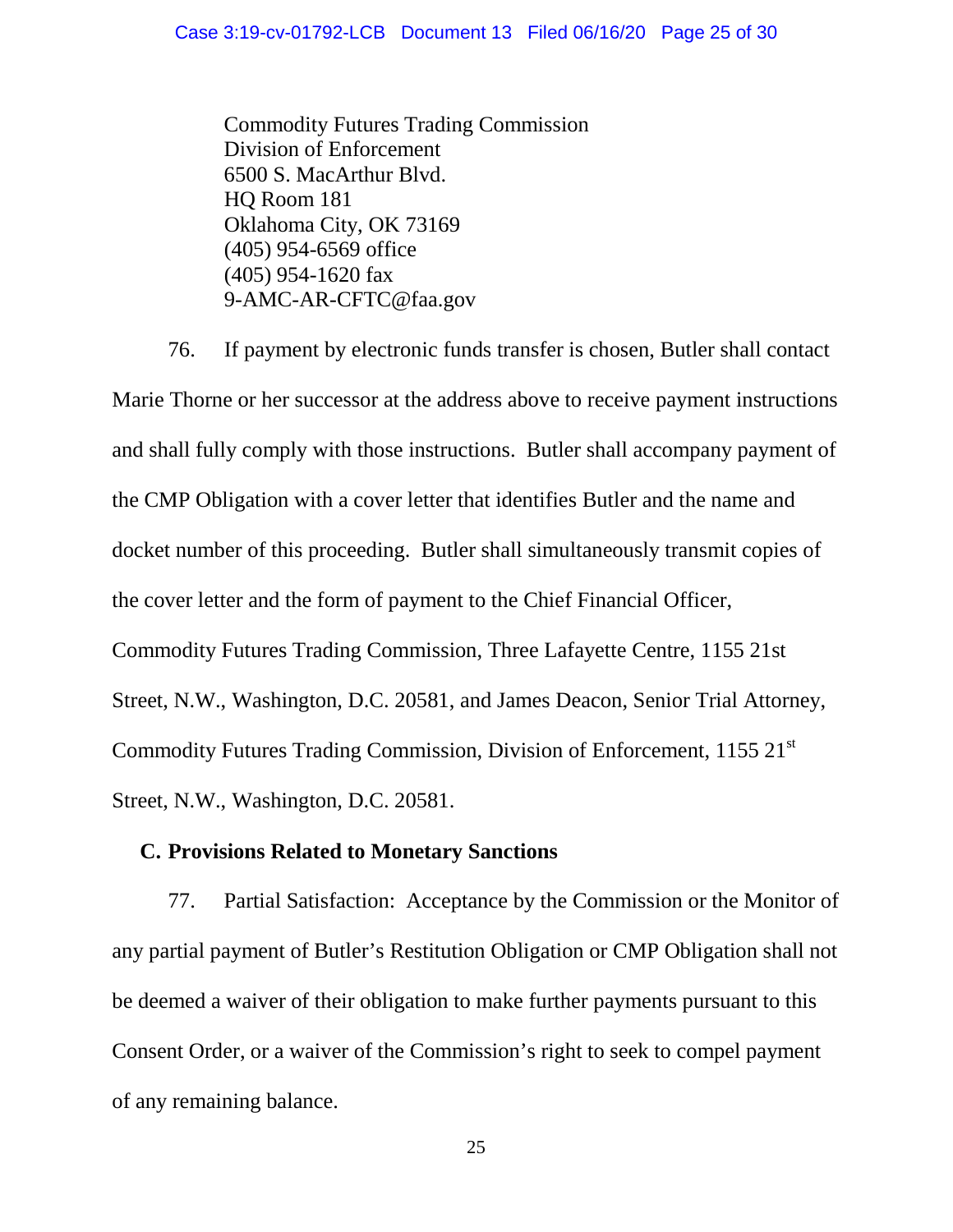## **VI. MISCELLANEOUS PROVISIONS**

78. Notice: All notices required to be given by any provision in this

Consent Order shall be sent certified mail, return receipt requested, as follows:

Notice to Commission:

Richard A. Glaser, Deputy Director Division of Enforcement Commodity Futures Trading Commission  $1155$   $21^{\text{st}}$  Street, N.W. Washington, D.C. 20581

Notice to Butler:

 Aaron B. Butler 4838 N.W. 58th Place Coconut Creek, Fl. 33073

All such notices to the Commission shall reference the name and docket number of this action.

79. Change of Address/Phone: Until such time as Butler satisfies in full his Restitution Obligation and CMP Obligation as set forth in this Consent Order, Butler shall provide written notice to the Commission by certified mail of any change to their telephone number and mailing address within ten (10) calendar days of the change.

80. Entire Agreement and Amendments: This Consent Order incorporates all of the terms and conditions of the settlement among the Commission and Butler hereto to date. Nothing shall serve to amend or modify this Consent Order in any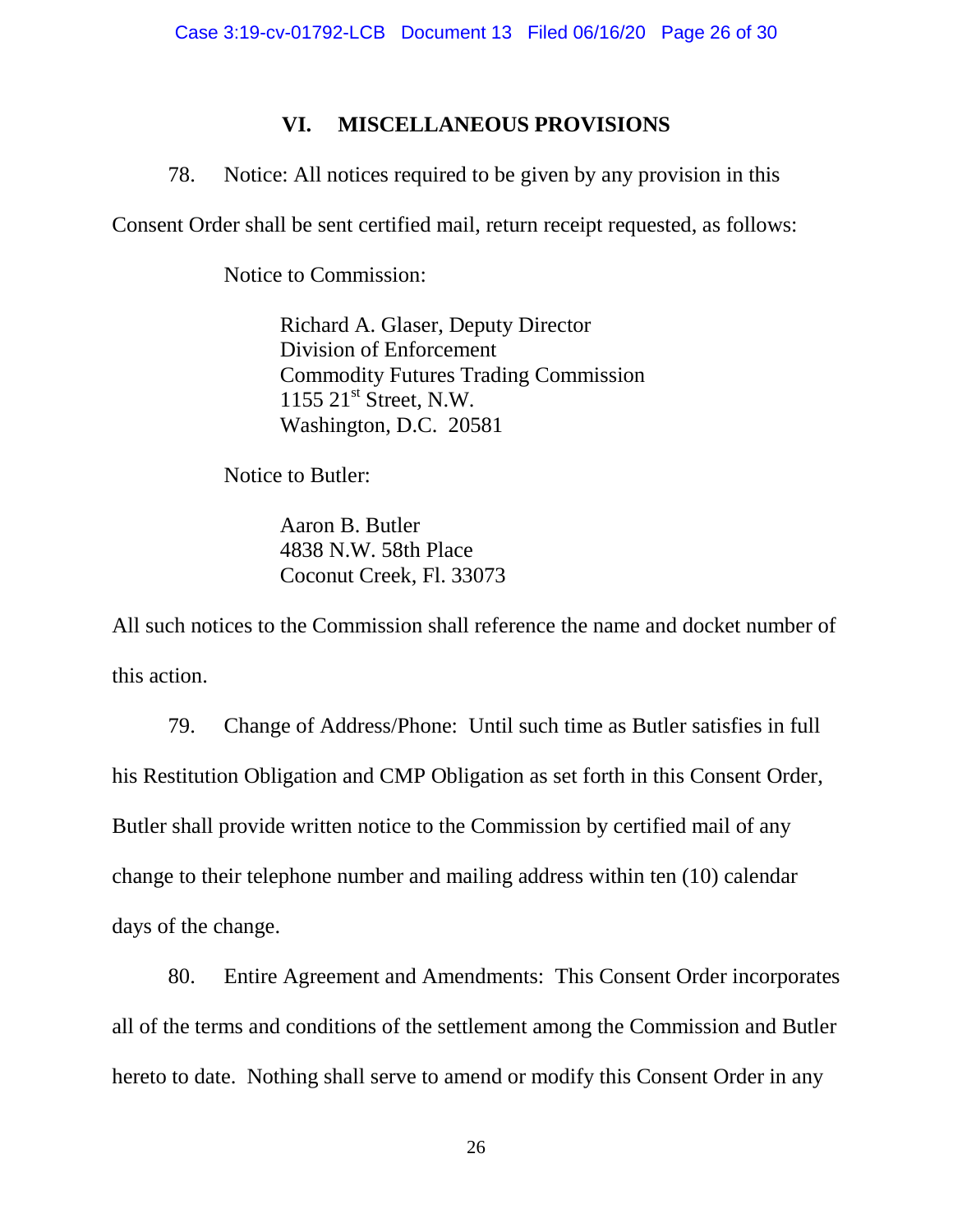#### Case 3:19-cv-01792-LCB Document 13 Filed 06/16/20 Page 27 of 30

respect whatsoever, unless: (a) reduced to writing; (b) signed by all parties hereto; and (c) approved by Order of this Court.

81. Invalidation: If any provision of this Consent Order or if the application of any provision or circumstance is held invalid, then the remainder of this Consent Order and the application of the provision to any other person or circumstance shall not be affected by the holding.

82. Waiver: The failure of any party to this Consent Order or of any customer of Butler and NCI at any time to require performance of any provision of this Consent Order shall in no manner affect the right of the party or customer at a later time to enforce the same or any other provision of this Consent Order. No waiver in one or more instances of the breach of any provision contained in this Consent Order shall be deemed to be or construed as a further or continuing waiver of such breach or waiver of the breach of any other provision of this Consent Order.

83. Waiver of Service, and Acknowledgement: Butler waives service of this Consent Order and agrees that entry of this Consent Order by the Court and filing with the Clerk of the Court will constitute notice to him of its terms and conditions.

84. Continuing Jurisdiction of this Court: This Court shall retain jurisdiction of this action to ensure compliance with this Consent Order and for all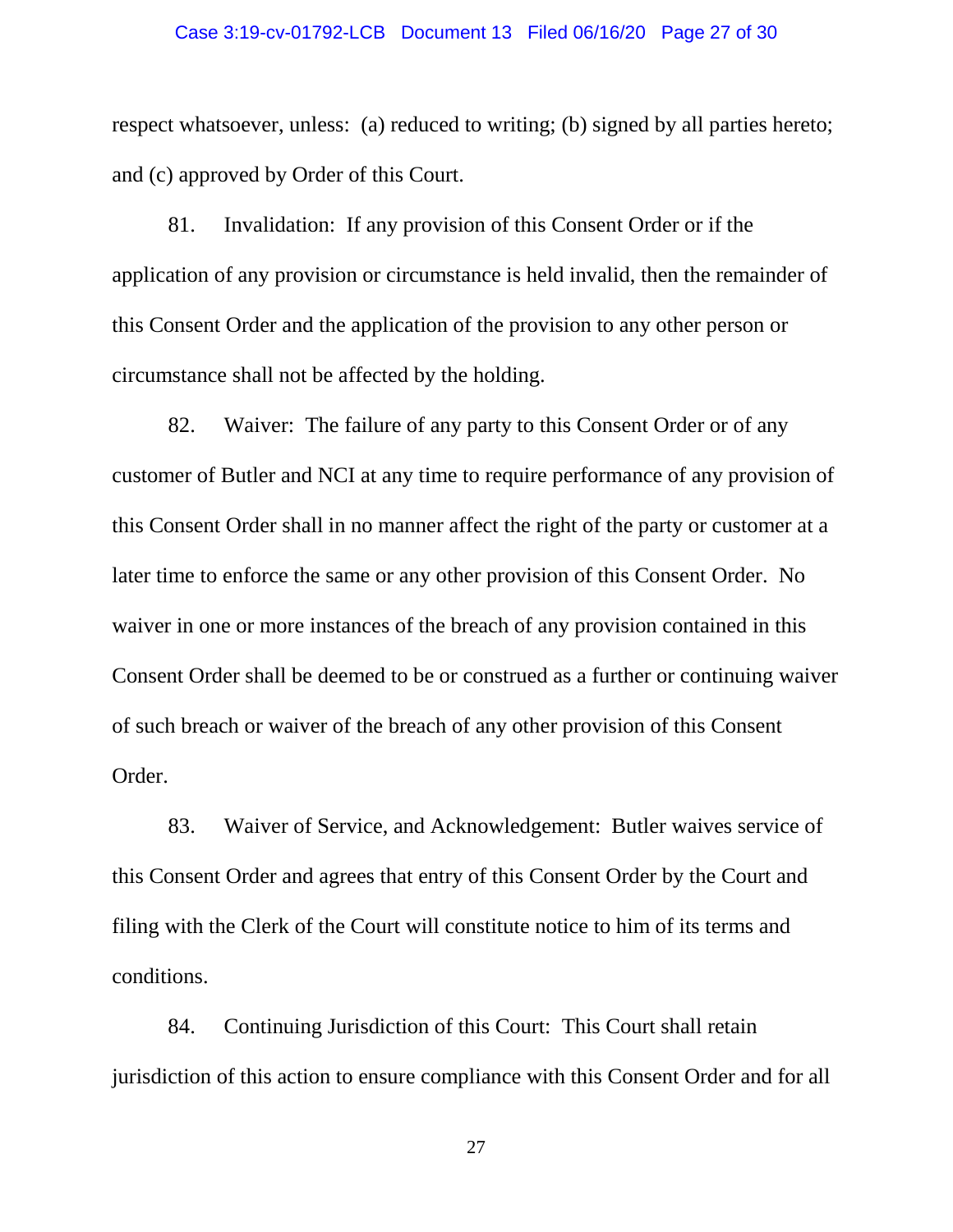#### Case 3:19-cv-01792-LCB Document 13 Filed 06/16/20 Page 28 of 30

other purposes related to this action, including any motion by Butler to modify or for relief from the terms of this Consent Order.

85. Injunctive and Equitable Relief Provisions: The injunctive and equitable relief provisions of this Consent Order shall be binding upon Butler, upon any person under his authority or control, and upon any person who receives actual notice of this Consent Order, by personal service, e-mail, facsimile, or otherwise insofar as he or she is acting in active concert or participation with Butler.

86. Counterparts and Facsimile Execution: This Consent Order may be executed in two or more counterparts, all of which shall be considered one and the same agreement and shall become effective when one or more counterparts have been signed by each of the parties hereto and delivered (by facsimile, e-mail, or otherwise) to the other party, it being understood that all parties need not sign the same counterpart. Any counterpart other signature to this Consent Order that is delivered by any means shall be deemed for all purposes as constituting good and valid execution and delivery by such party of this Consent Order.

87. Contempt: Butler understands that the terms of the Consent Order are enforceable through contempt proceedings, and that, in any such proceedings he may not challenge the validity of this Consent Order.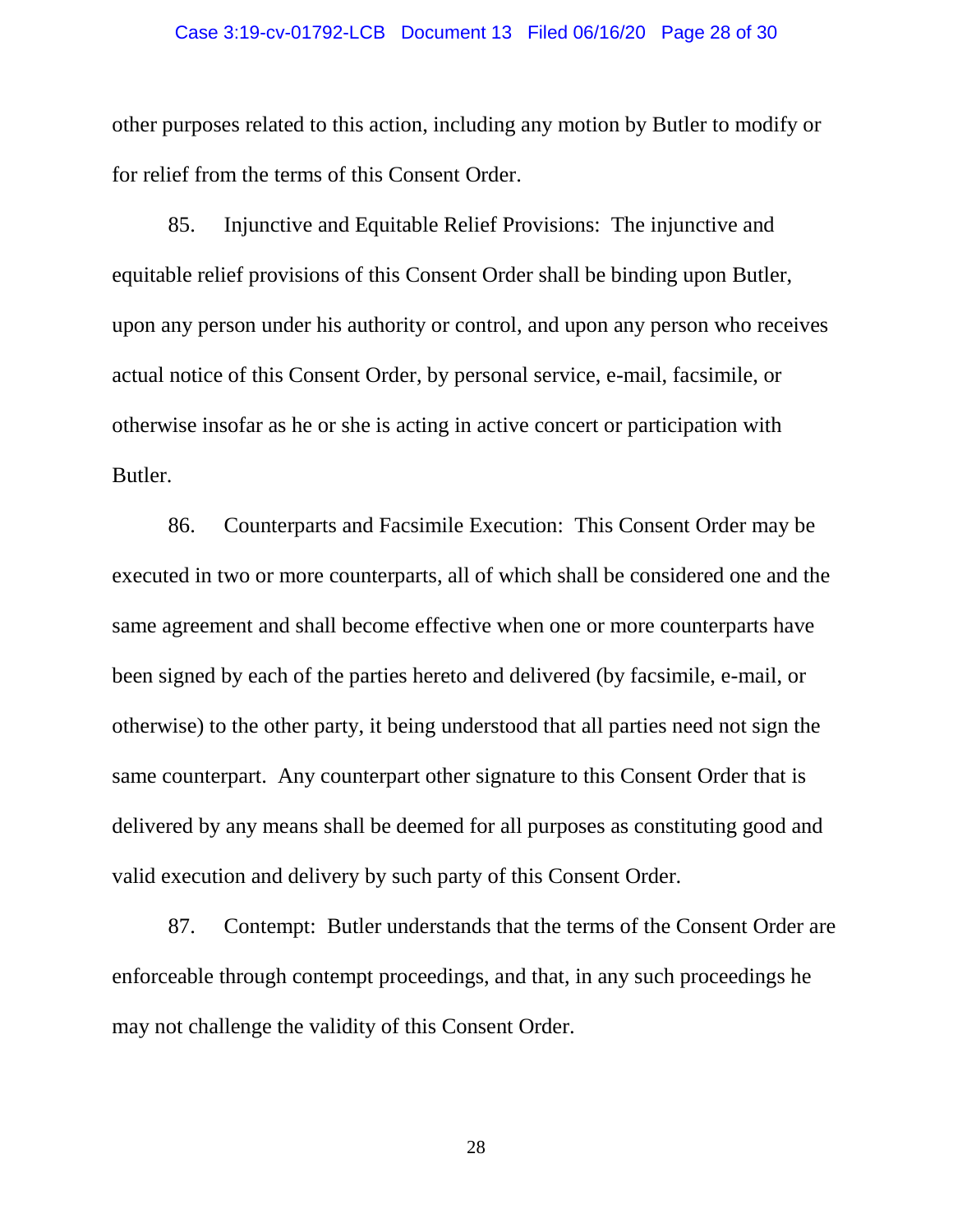88. Agreements and Undertakings: Butler shall comply with all of the undertakings and agreements set forth in this Consent Order.

There being no just reason for delay, the Clerk of the Court is hereby ordered to enter this Consent Order for Permanent Injunction, Restitution, Civil Monetary Penalties, and Other Equitable Relief Against Defendant Aaron B. Butler forthwith and without further notice.

**DONE** and **ORDERED** this June 16, 2020.

 $\overline{1}$ 

 **LILES C. BURKE** UNITED STATES DISTRICT JUDGE